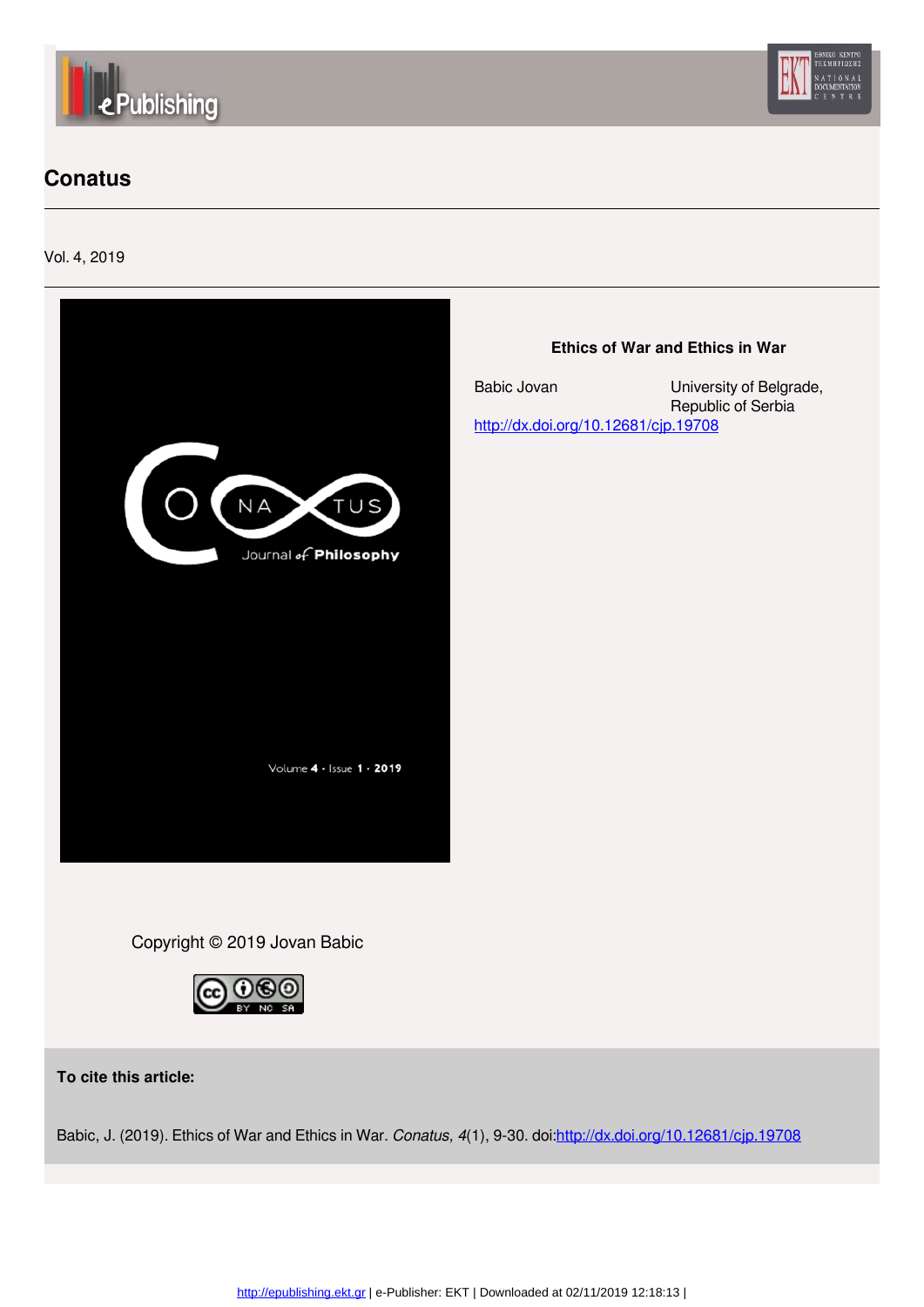J. Babi<sup>ć</sup> .*Conatus* 4, no. 1 (2019): 9-30 DOI: http://dx.doi.org/10.12681/cjp.19708

# Ethics of War and Ethics in War

#### Jovan Babi**ć**

*University of Belgrade, Republic of Serbia E-mail address*: jbabic@sezampro.rs *ORCID ID:* http://orcid.org/0000-0002-7591-4902

#### **Abstract**

*The paper examines the justification of warfare. The main thesis is that war is very difficult to justify, and justification by invoking "justice" is not the way to succeed it. Justification and justness ("justice") are very different venues: while the first attempts to explain the nature of war and offer possible schemes of resolution (through adequate definitions), the second aims to endorse a specific type of warfare as correct and hence allowed – which is the crucial part of "just war theory." However, "just war theory," somewhat Manichean in its nature, has very deep flaws. Its final result is criminalization of war, which reduces warfare to police action, and finally implies a very strange proviso that one side has a right to win. All that endangers the distinction between ius ad bellum and ius in bello, and destroys the collective character of warfare (reducing it to an incomprehensible individual level, as if a group of people entered a battle in hopes of finding another group of people willing to respond). Justification of war is actually quite different – it starts from the definition of war as a kind of conflict which cannot be solved peacefully, but for which there is mutual understanding that it cannot remain unresolved. The aim of war is not justice, but peace, i.e. either a new articulation of peace, or a restoration of the status quo ante. Additionally, unlike police actions, the result of war cannot be known or assumed in advance, giving war its main feature: the lack of control over the future. Control over the future, predictability (obtained through laws), is a feature of peace. This might imply that war is a consequence of failed peace, or inability to maintain peace. The explanation of this inability (which could simply be incompetence, or because peace, as a specific articulation of distribution of social power, is not tenable anymore) forms the justification of war. Justice is always an important part of it, but justification cannot be reduced to it. The logic contained here refers to ius ad bellum, while ius in bello is relative to various parameters of sensitivity prevalent in a particular time (and expressed in customary and legal rules of warfare), with the purpose to make warfare more humane and less expensive.*  Key-words*: war; peace; justification of war; ius ad bellum; ius in bello; justification vs. justness*

ustifying war appears to be a hopeless task: at the same time necessary<br>and impossible. Perhaps the first part – necessary – was the source of a<br>need to establish "Just War Theory," a theoretical tool to provide justifi-<br>s ustifying war appears to be a hopeless task: at the same time necessary and impossible. Perhaps the first part – necessary – was the source of a catory reasons for employing force in cases deemed needed. However, we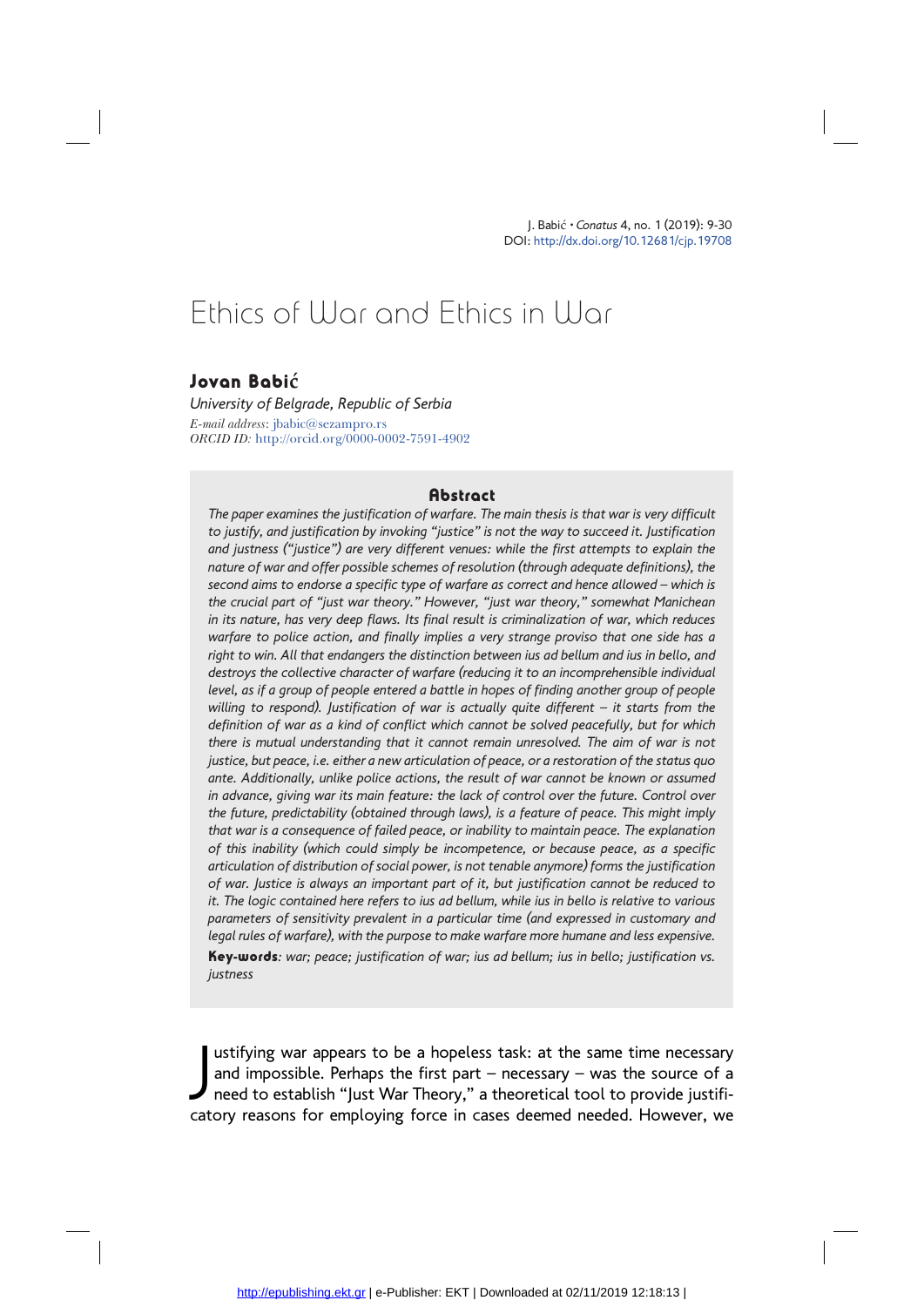can ask: What do we really mean by the term "justifying?" What is there to be justified, what can be justified, and what do we want to justify? In his book *Arguing about the War*, Michael Walzer states:

"The theory of just war began in the service of the powers. At least it is how I [i.e. Walzer] interpret Augustine's achievement: He [Augustine] replaced the radical refusal of Christian pacifists with *the active ministry of the Christian soldier*." And then he [i.e. Walzer] continues: "Now pious Christians could fight on behalf of the worldly city, *for the sake of* imperial *peace*."1

The word "ministry" here equals to "serving," of course; and it is a legitimate, justified, and consecrated kind of serving for the sake of peace, a matter of duty. The rest is rather obvious and seemingly convincing; to quote again another piece of Michael Walzer: "How can it be wrong to do what is right?"2

But we can also reverse the phrasing of this question: "How can it be right to do what is wrong?"

In justifying or explaining war, there are two distinct lines (or levels) of issues, indicating two different sets of problems, overlapping but not concurrent with the distinction between *ius ad bellum* and *ius in bello.*<sup>3</sup> One of these lines deals with the specific *nature of war as a specific practice*; the other refers to *the purpose of it*. We shall analyze both these lines in the course of this text.

However, there is no need to consider *justice* as a sole and ultimate justification of war in either of these lines, in other words that war has to be *just*  in order to be justified, in the sense, assumed within *just war theory*. Wars are fought for reasons that certainly could and should be evaluated for their justness, but justice is not the primary reason for starting a war. Due to that reason, there is a conflict which cannot be resolved otherwise, and with concurrent mutual consent the conflict cannot remain unresolved.

In this sense, beginning a war is entirely a matter of freedom, and it can be avoided by rejecting the second part of this clause (either by deciding not to attack, or to surrender immediately upon being attacked). Afterwards, it

<sup>1</sup> Michael Walzer, "The Triumph of Just War Theory (and the Dangers of Success)," in *Arguing about War*, ed. Michael Walzer (New Haven: Yale University Press, 2004), 3-22 [italics by the author].

<sup>2</sup> Michael Walzer, "Political Action: The Problem of Dirty Hands," *Philosophy & Public Affairs*  2, no. 2 (1973): 160-80.

<sup>3</sup> *Ius ad bellum* is the justification of starting or entering into a war, while *ius in bello* defines what is the acceptable or permissible conduct within a war.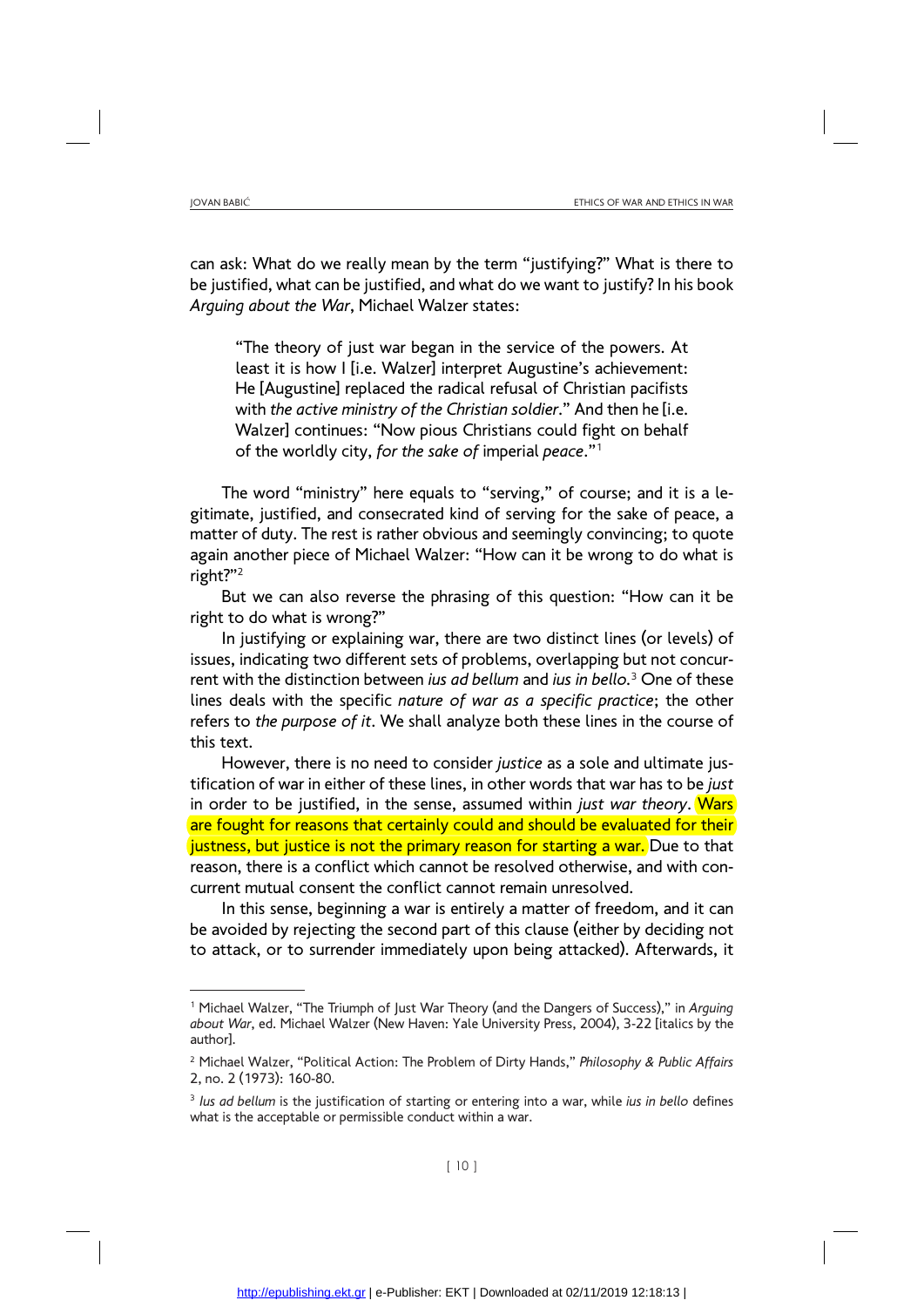becomes an event burdened by many kinds of necessities, many unpredicted, or not predictable at the starting point. In all possible combinations, the result might be unjust; but even if it is just, the justice there only comes afterwards, and even then it depends on the definition of what's taken as "peace" in any particular evaluation. The resolution of the conflict should be a restored or new peace, and its stipulation has decisive impact on what will be taken as the description of justice in any concrete case. If "peace" is the articulation of the accepted or recognized distribution of power in a particular society,<sup>4</sup> we may say that peace is the object of war for both sides, implying that a content-wise definition of justice depends on the definition of this articulation: what constitutes a matter of legitimate freedom depends on what is accepted as "peace."

It follows that there are no just wars as such (although war is usually perceived as such from both sides, in a similar manner as with perception of revenge). An attack, and even a defense, might be unjust, as well as any particular act or practice employed in a war, and some wars might contain more such unjust parts than some other wars. Moreover, taking into consideration that the definition of war contains acceptance of the risk and readiness to be killed and even to kill, war is obviously an unfortunate and bad state of affairs that should be avoided. The ultimate nature of that risk, unlike for example the risk to be killed in public transportation (nobody avoids going to work because of the actuality of such a risk), is an indicator that all wars are cases of political failure; and, regarding those who must face the choices they would rather avoid, we say that all wars are unjust. But this does not imply that they are necessarily unjustified.

To be "just" and to be "justified" is not the same. Everything we do is justified by some reasons, and most of them are morally neutral, i.e. morally permissible (matter of legitimate freedom as it is not being morally impermissible, i.e. is not either "just" or "unjust"). Talking about justice in such morally neutral situations is an indicator of unfounded assignation of blame to the side designated as "unjust." Moreover, on the motivational level, nothing we do, except that which is directly connected with what we must morally blame, is done for the sake of justice – our acts are based on ends (goals or purposes), which are in turn based on our desires and interests. The question of justice comes only retroactively, when something wrong has been done. And moral wrongness depends on the fact that something has been done with wrong intention. When others are at stake this *might mean the lack of consent*. However, *mutual con-*

<sup>4</sup> Cf. Jovan Babić, "The Structure of Peace," in *World Governance*. *Do We Need It, Is It Possible, What Could It (All) Mean?*, ed. Jovan Babić, and Petar Bojanić, 200-212 (Newcastle upon Tyne: Cambridge Scholars Publishing, 2013).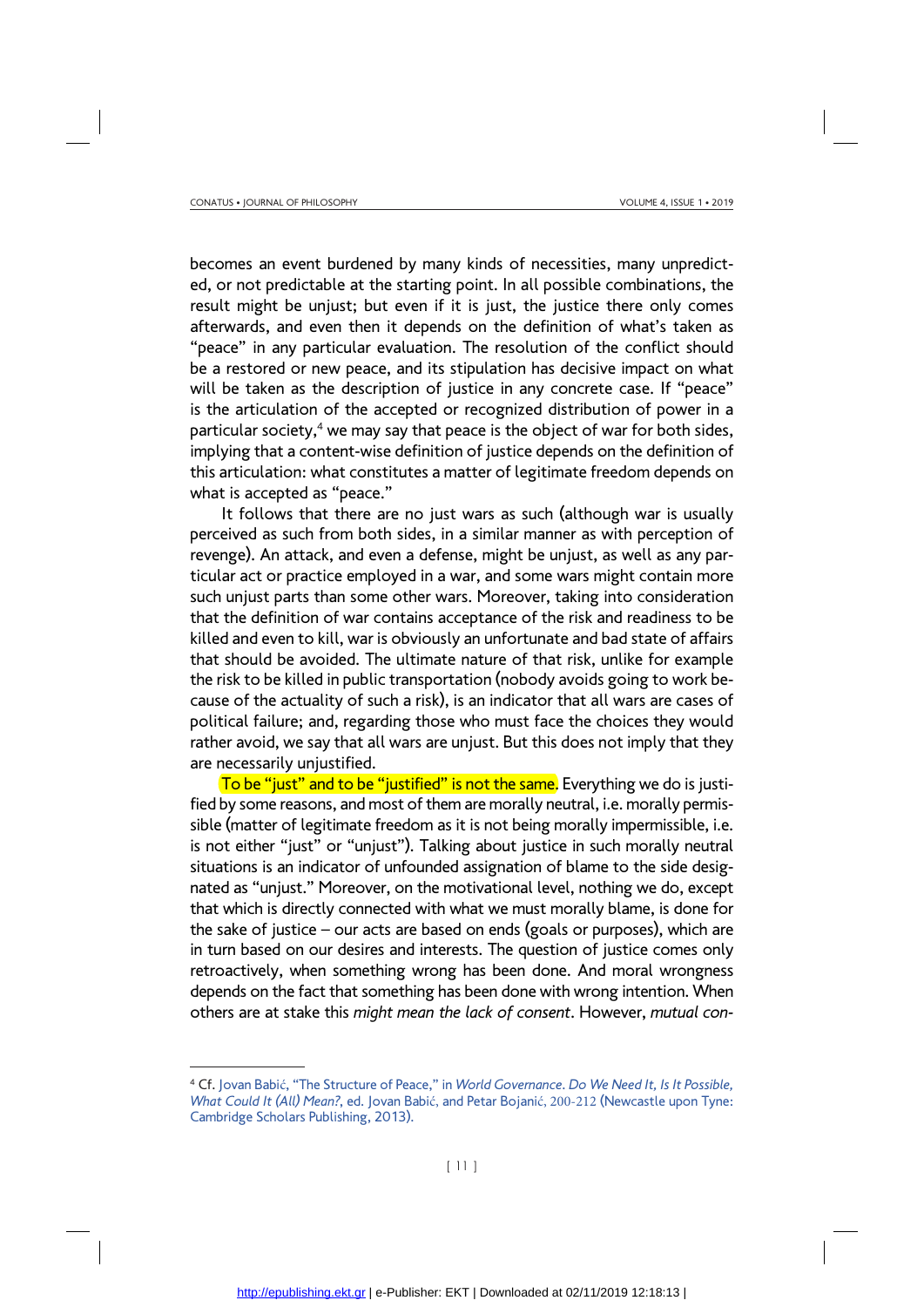*sent*, which is a part of definition of war, *is not lacking in this manner*. 5 Even in the case where justice is a triggering<sup>6</sup> reason for starting a war, i.e. for attacking, $7$  its overall justness will depend on the evaluation of what has been done in the end. Unjust realization of perfectly just goals will be unjust. There is no way that justice can justify something in advance, or give an *imprimatur* to realize some ends by *any means.*

I.

The first level of justification refers to the set of problems regarding the nature of warfare as a specific activity, which is connected with high risks regarding basic human values of life and bodily integrity. War comes with the risk of getting killed (which is not a very specific risk here, indeed, as it is characteristic of many, probably most or all, other human activities as well), $8$ 

<sup>&</sup>lt;sup>5</sup> This entails that some war actions, or even some wars, do not fit the normative definition of war given here. The part of that definition relevant here is the existence of some initial equality, i.e. some possibility of success for both sides (such prospect is a necessary condition for the rationality of any action; otherwise it will be indiscernible from mere conceiving, fantasizing and wishful thinking). Also, it entails that those actions that are not intended for *the resolution of the conflict* (which requires preservation of the existence of the sides in the conflict), like extermination or annihilation, also do not fit the normative definition of war. Conflict cannot be "solved" by destroying one side of it. Cf. Michael Walzer, "World War II: Why Was This War Different?" *Philosophy & Public Affairs* 1, no. 1 (1971): 3-21. [World War II produced a kind of conceptual confusion regarding the concept of war, which subsequently gave a strong support to crusade-like features of just war theory to evolve to the point where, self-contradictory, similar kind of logic as the one present in the constitution of World War II has been used as a tool of justification (e.g. in justifying foreign armed intervention or, even more, in the doctrine of "responsibility to protect")].

<sup>&</sup>lt;sup>6</sup> Many phenomena are designated as "wars" while they are not. For example, the "Korean war" was a military intervention, and was a *stricto sensu* war in part regarding only the conflict between USA and China. An armed conflict which *starts* for reasons of justice, and not of self-defense, would also belong in this kind of category. WW II, which might come to the mind, only *evolved* into a war where justice played such an important role (although that role also had its clear propagandistic and military purposes); in the beginning, it was a matter of defense of those who were attacked. That defense would be justified even if the attack was not as vicious as it subsequently proved to be.

<sup>7</sup> The most common reason for attacking is an *empirical* matter. It is a complex issue, much more than it is presumed to be in the theory of just war. For example, Thucydides suggested that the reason for the Peloponnesian War was Sparta's fear for the growing power of its opponent, Athens. On the intuitive level the most probable triggering reason for attacking (as well as in the rest of nature) is the perception of the other as *weak* (or weaker). It should be corroborated empirically to see if most, or all, wars started with the belief that the attackers are stronger and the attacked side weaker.

<sup>&</sup>lt;sup>8</sup> Risk of being killed in war is probably considerably higher than the risk of being killed in public traffic, and certainly much higher than being killed by taking medication, but the nature of that risk is pretty much the same – it is the result of previous decision-making and the uncertainty ingrained in realization of what's decided despite the fact that there is such a risk.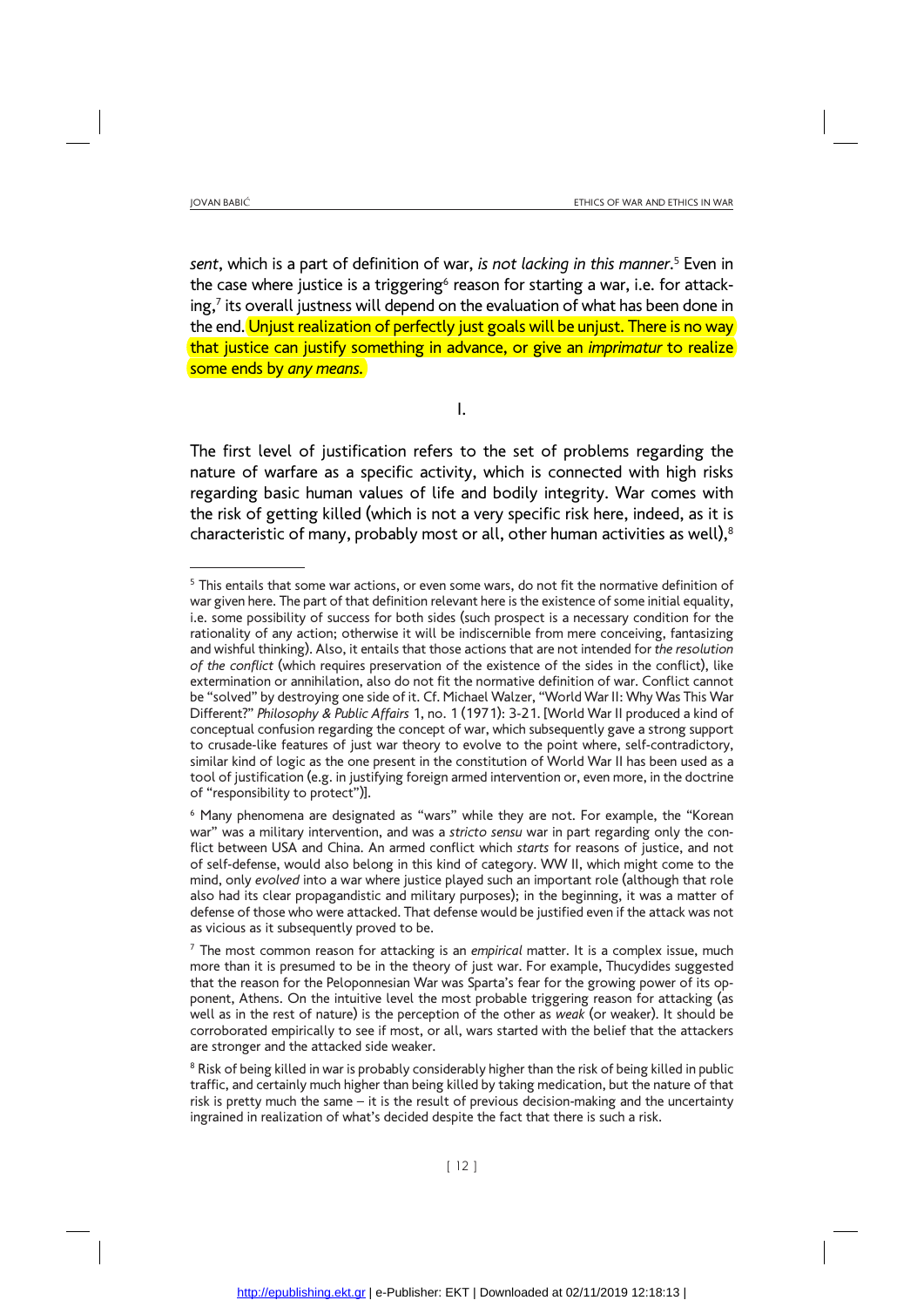but also *the risk of intentional killing*, which *is* a really peculiar feature of war with obvious moral importance.

There is a very peculiar feature of both of these risks in the context of war, reciprocity: the risk to be killed is reciprocally transferred from one war ringside to the other side as a mutual threat; the risk to kill is also distributed reciprocally in the same way. That's why killing in war *might not be* morally impermissible. Two aspects seem to be relevant here. First, although killing is an inherent part of war, it is not its aim: the aim is the victory or, in Clausewitzian terms, compelling the adversary to fulfill our will.<sup>9</sup> Killing might come as a result of this process, either accidentally or, specifically, in a (mutually reciprocal) blackmailing scheme: *a preparedness* to be killed and kill is crucial part of the *means to convince* the opponent of the seriousness of our intent to compel them to give up their will and accept ours. Second, reciprocity secures mutual consent, a kind of contractarian transfer of obligation to treat the other side as an enemy, but not as a criminal. Both sides accepted the war as a decision-making rule; they agreed that a conflict that cannot be resolved otherwise *should not remain unresolved* and so took and accepted not only the risk to be killed, as a universal risk present virtually in all human activities (the fact of vulnerability), but also the risk to kill if that proves to be necessary to accomplish the goal.

Both of these risks are distributed symmetrically and reciprocally. Being killed in such a scheme is not something unjust, something that, as such, should be prosecuted and punished, or avenged (or retaliated against). This shows that killing in war is not an ordinary killing which contains an offense, but it is a kind of legitimate, mutually agreed, collective act. It is not an act of an individual as such, a soldier as a particular person with his own private interests and concerns, but an act of the warring army, wherein an individual is doing what is defined by the rules of war as a specific decision-making rule. What a particular soldier is doing is considered part of collective endeavor, in a very complex scheme in which the responsibility is articulated as a function of the individual within collective: responsibility is constrained *and defined* by that function.<sup>10</sup>A soldier, or a military unit, is a part of an army as a collective

<sup>9</sup> Cf. Carl von Clausewitz, *On War*, trans. James John Graham (London: Penguin Books, 1968), 101: "War therefore is an act of violence intended to compel our opponent to fulfill our will."

 $10$  If not, if a soldier is doing something not articulated within the function performed in a collective scheme, then his responsibility will be purely individual, probably a war crime, or possibly an act of heroism beyond any military task or duty. Although all responsibilities are individual, individual responsibility, defined as independent of the military function that an individual performs, is outside the scheme of reciprocity and does not belong to war as a war activity; it is a private enterprise of the individual for which she is directly responsible. If reciprocity cannot apply (like in e.g. war crimes) it should not be considered to be part of war as the activity to resolve a conflict over what should be recognized as "peace" (and, accordingly, should be punished).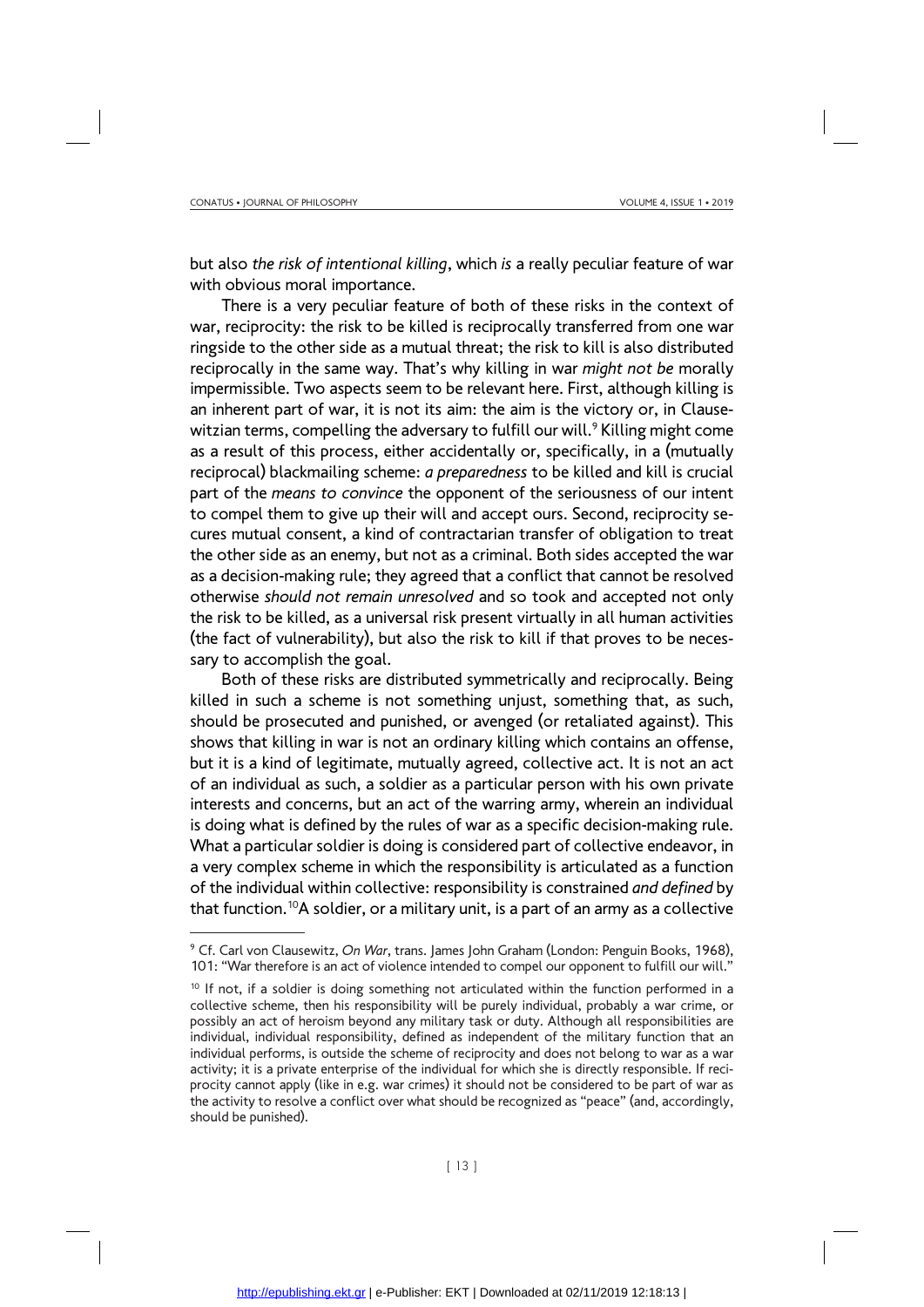entity whose identity is irreducible to a set of individuals. Soldiers who kill in war are not doing so as individuals, but exclusively as members of a warring side, otherwise it would not be a part of war but would be a criminal act.<sup>11</sup>

It is quite obvious that battles are symmetrical: both sides pose mortal threat to each other, and the situation resembles to Kant's picture of a shipwreck, where "there can be no *penal law* that would assign the death penalty to someone in a shipwreck who, in order to save his own life, shoves another, whose life is equally in danger, off a plank on which he had saved himself."<sup>12</sup> According to this picture, war is certainly a very bad, ugly and undesirable situation, something that nobody would prefer. At the same time, it is a situation anyone can find themselves in, especially if one is not vigilant enough, but also sometimes despite all possible vigilance.

Additionally, as a matter of fact, this is not all we mean by the word "war." It might be a description of a most typical situation in which participants in a war may find themselves in, but there is a part of the concept of war which is entirely missing here: how did this situation occur in the first place (how did it happen that they found themselves in such a situation)? Soldiers in the middle of the battle may epitomize the war and be our first association of it, but we are searching for a serious and responsible analysis of an important phenomenon, and thus we cannot take a typical, even central part of the picture and confuse it with the whole. In Kant's picture, there was a shipwreck happening *prior* to the situation. The two actors fell in the water, swam and saw the log in the distance, and recognized the log as a place where they could find their salvation.

The point of the story begins only *after* all of that. Similarly, in the context of our question about participants in a war, *the war had already started.* This war is part of existing (actual) reality around them, with all relevant ingredients: the changed circumstances (the presence of actual, not only possible, threats), the suspension of many rules of ordinary life (including some important laws, or their parts), changed premises and criteria of evaluation in whatever one is doing, etc. The question of whether this war *should* have started (first question) is different from the question what to do now *after* it has started (the second question). The reason why it started is only of a delayed importance to those finding themselves within a war. They have to fight first, and investigate later, if there is a chance for it. I used to have students who served in the Gulf war, and later in Iraq and

 $11$  This description opens a room for a good delineation between warfare and war crimes, the latter being all those acts which have no specific military purpose: although both kinds of acts are bad and negative, as killings, killing in war is not considered as a murder unless it is militarily senseless or not militarily needed.

<sup>12</sup> Cf. Immanuel Kant, *The Metaphysics of Morals,* trans. Mary Gregor (Cambridge: Cambridge University Press, 1996), 28 [standard pagination by the edition of Preussischen Akademie, Berlin: Bd. VI, S. 235].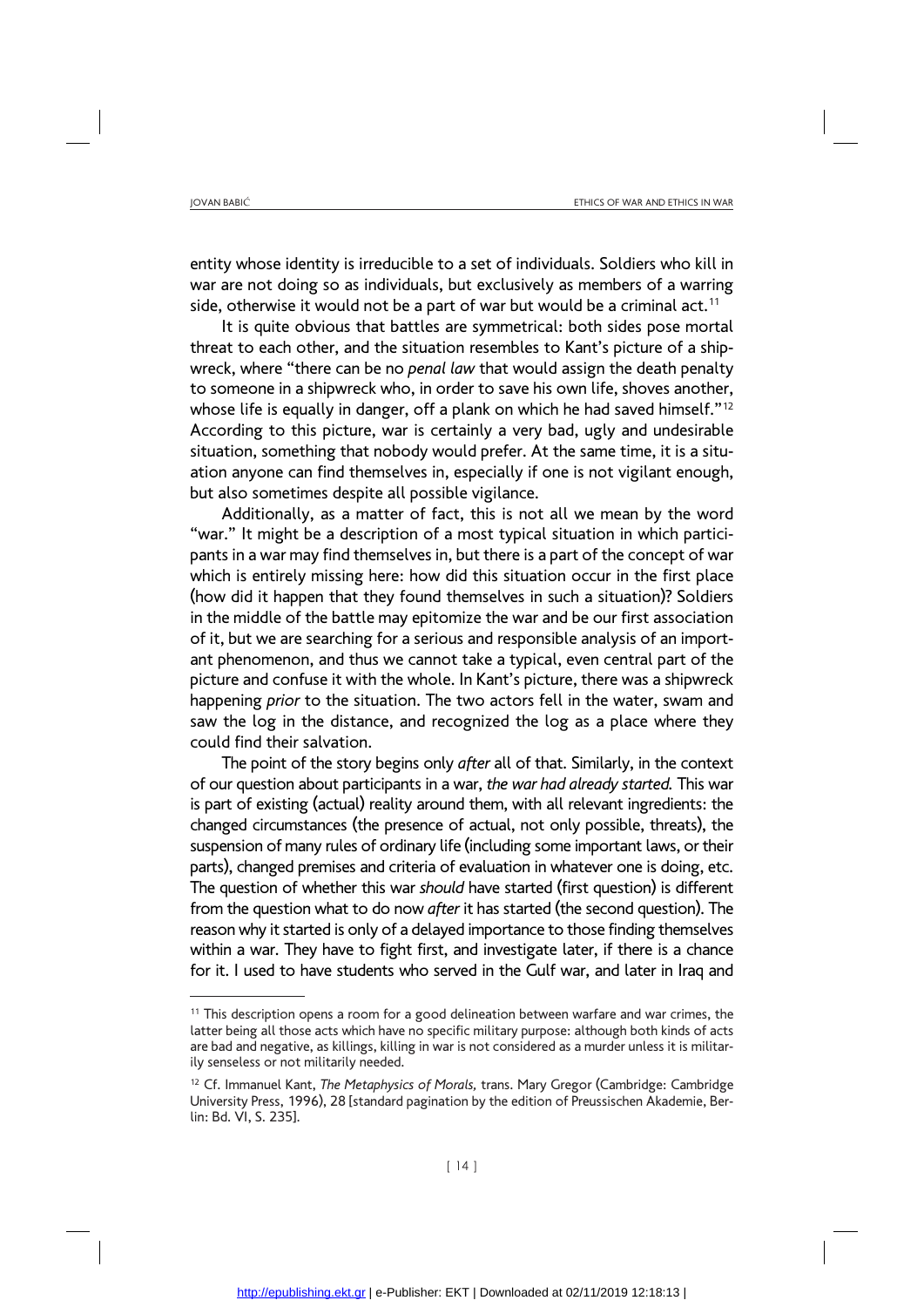Afghanistan, and they describe their experiences in a way in which a survivor of a shipwreck might do: *him or me*, quite independently of the fact that "he" is *a total stranger,* someone about whom they didn't know anything at all, including anything of their being justified, or "justified" in being there, on the opposite side.

You may respond that in many situations this picture is not accurate. The soldiers are not shipwreck castaways who just happened to find themselves in a bad situation. They can calculate the risks, and avoid entering the situation in the first place. Igor Primoratz gives a detailed depiction of such a *calculation* in one of his articles.13 The point he makes could, in a certain sense, be right; there should always be an option to avoid any risk (nothing we do is in advance necessary and for that matter unavoidable). The shipwrecked people could simply never go on the journey, and if they didn't, they certainly would never find themselves in such an ugly and humiliating situation like fighting for a log in cold open water. But the price for that would be to abandon everything connected with the journey in any real terms. In a way, it is equivalent to a capitulation in advance, and soon we will come to this matter. It would be better for those who suffered in a car accident that they had stayed home, of course, but it seems unfair to say that their calculation to do otherwise was not correct and hence blamable.

Here we may have a feeling of moral absurdity: both people involved know that the survivor won't be able to avoid looking in the mirror and wondering what is there after the success (i.e. survival); and this is, at least in my impression, the main issue with survivors and the moral risks connected with survival: did I deserve to be the one who made it? And they would take "me" (themselves) in the context of whatever they think they deserve in their whole life before, and prospectively after that point in time, not only the specifics of that particular situation. They may then feel that they should be grateful; but to – what? Destiny? It is necessarily humiliating to be dependent on such an accidental set of circumstances in a situation that is not determined by natural causes. It seems to me that this is why survivors may feel a need to be able to say that it was *necessary despite being seemingly impossible*. They ask themselves the Walzerian question: "How can it be wrong to do what is right?"

#### II.

A quite different line of argumentation, indicating a different set of problems, is the other characteristic of war: in reality, it functions as *a decision-making rule*; a very peculiar one, which is not, based on the strengths of reasons used

<sup>13</sup> Igor Primoratz, "Michael Walzer's Just War Theory: Some Issues of Responsibility," *Ethical Theory and Moral Practice* 5, no. 2 (2002): 221-43.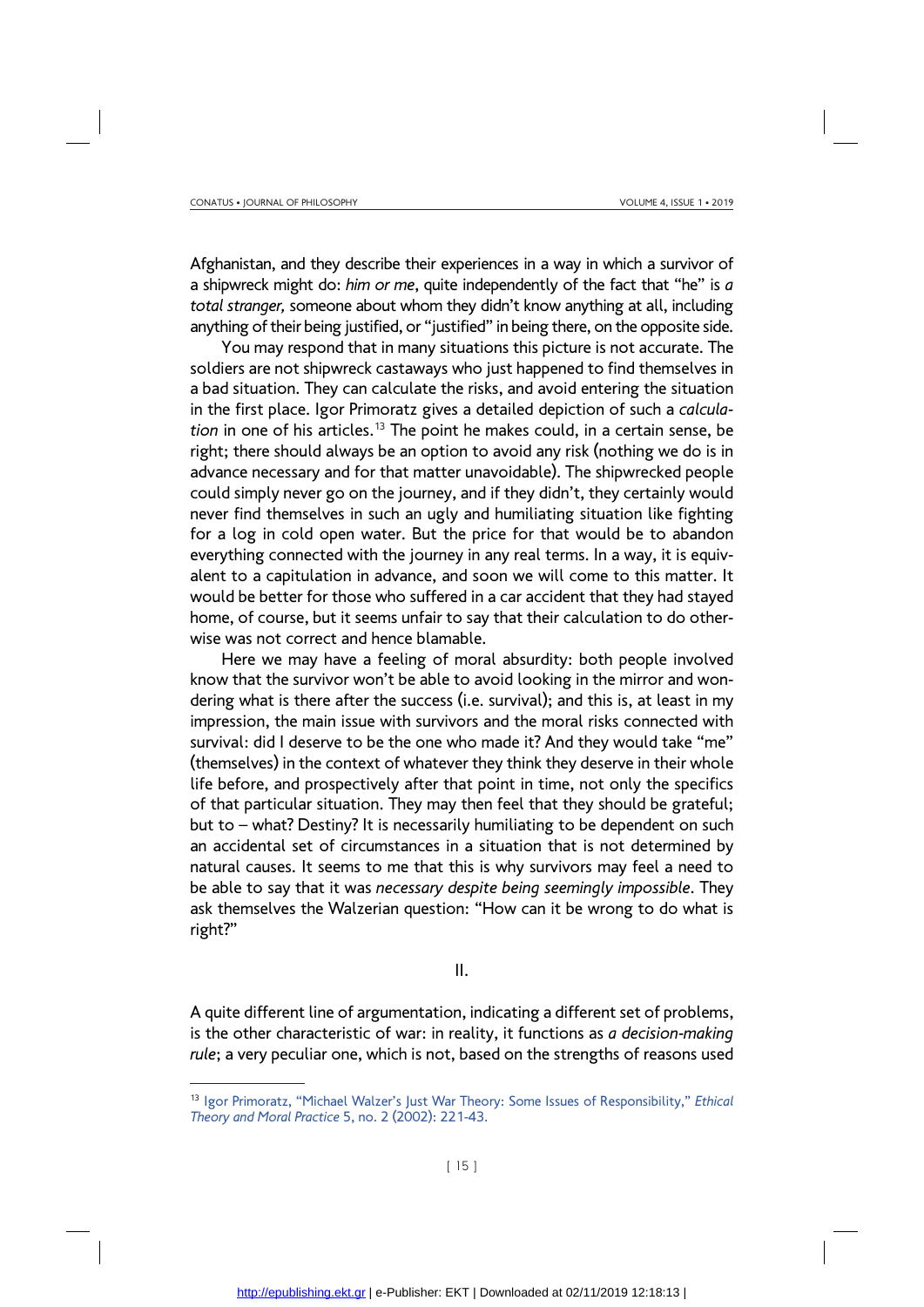in arguments, like polemics and debates, but on the strength of pure force as such.<sup>14</sup> Based on this rule, the purpose of the institution of war is to reach a decision in matters where other means of reaching the decision have failed; and the *constitutive rule of this institution is victory.* 

In principle there are two points of special interest here: the starting point, and the point of resolution. Both these points have a property extremely important for a serious analysis of war: they change the reality and the framework, scope and context in which everything that follows will unfold – and also necessarily change the most relevant criteria of applicable evaluations of all decisions and acts performed. The scope of possible decisions changes cardinally after each of these irreversible points. Many things, which could have been decided upon before such a point is reached, will no longer be an option afterwards. The time before and the time after each of these points, in both what is the reality and what are the criteria of evaluation of what counts as legitimate and valid, are different. This is the line of thought on which I want to focus more on in this paper.

III.

What does it mean that the constitutive rule of war is victory? Isn't war only a matter of fighting and killing? If we look more closely, we may notice that in the beginning of war both sides show, and not only on a declaratory level, signs of desiring or hoping to avoid the coming conflict: the attacked side hopes not to be attacked, and the attacker hopes that victory will come in a fast and easy manner.<sup>15</sup>

We may have difficulties with the second hope – which would be realized if the attacked side surrenders quickly, presumably instantaneously – except if we consider the attacked side to be deserving the attack, and the attacker justified; but such a case would not fit into what we consider to be a war, and such an event should not even be called war. It would be police action, an act of punishment, or maybe an act of revenge or retaliation, perhaps too small and one-sided to be designated as a war. We can however say that one crucial feature of war as a decision-making procedure is absent in this case, and that

<sup>&</sup>lt;sup>14</sup> However, strength of reasons as a way to solve disagreement in an argument functions only as a *regulative* rule; such strength does not produce a new reality, one independent of the already existing factuality in which the reasons find their strength (the truth of the facts). Contrary to this, war understood as a decision-making rule includes a rule which is not only regulative, but also constitutive, opening a room to a new reality upon employment of that rule (victory defines what the laws will be after the war).

<sup>&</sup>lt;sup>15</sup> There is an interesting difference between possible desiring and (always present) hoping: it is possible that the attacker might desire not to have to attack in the first place, but there is no sense in saying that they hoped not to have to attack at all – except in cases in which the attack is a form of defense.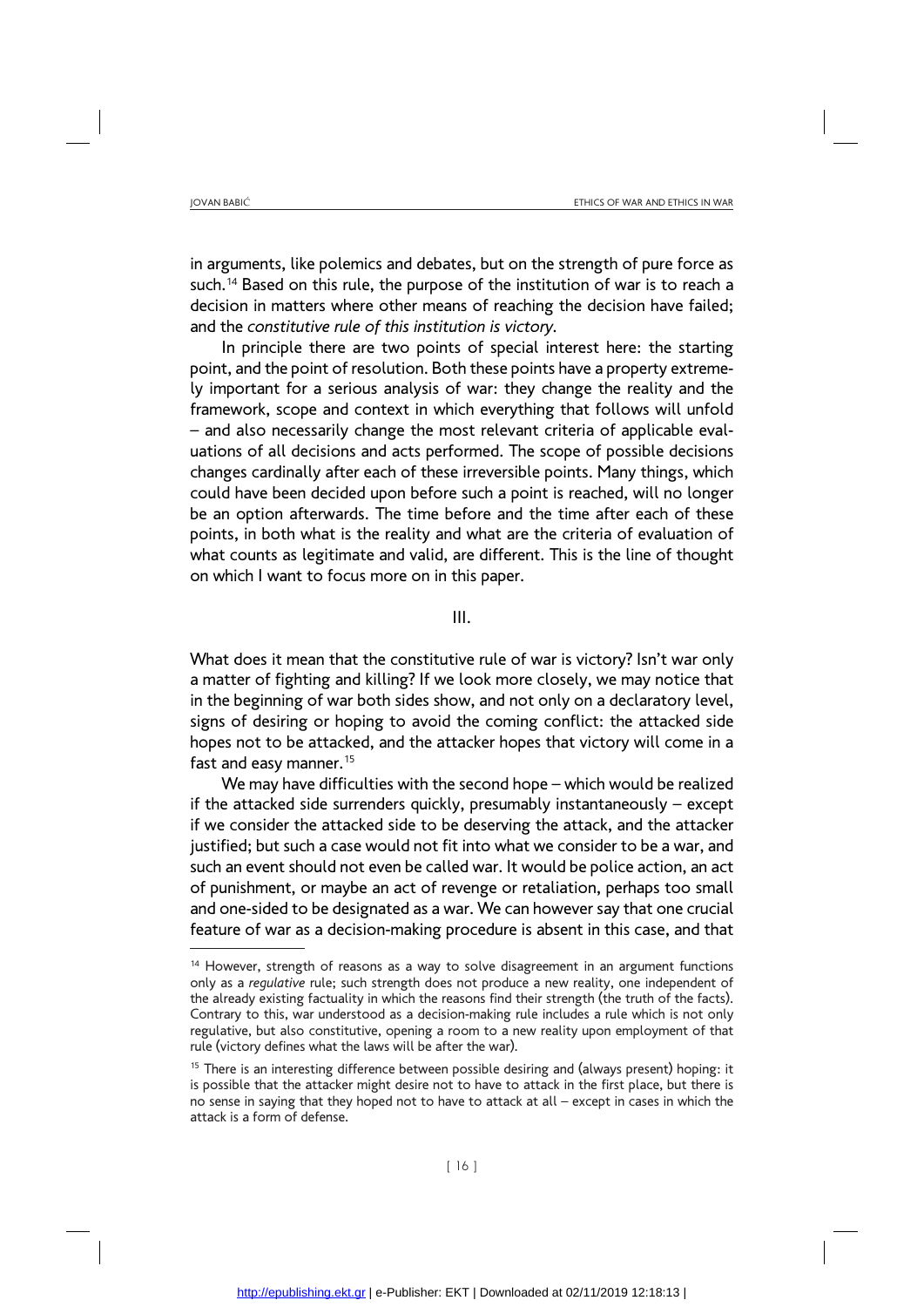is a presumed initial equality of adversaries. This means that the victory is not the right word to describe what happens: we cannot say that police was *victorious* in a specific clash with criminals, except in a metaphorical sense. It seems more appropriate to say that police was *successful*. It seems that initial equality is part of the definition of war, or pre-supposition of its possibility, as it is also part of the definition of justice.

In Thucydides we read: "Justice is enforced only among those who can be equally constrained by it;" or, in another translation: "The standard of justice depends on the equality of power to compel."<sup>16</sup> However, equality is not as easy a concept as it may seem to be. In Hobbes we read that even the weakest, and not necessarily the brightest one, can kill the strongest and brightest through cunning.<sup>17</sup> It seems that determination plays greater role than actual magnitude of available force. Finns succeeded to defend themselves against the Soviets in 1939-40, despite the huge inequality of strength; only a few years later, the Soviets defeated the strongest military power of that time, Germany, in a battle much bigger than the Finish episode. Moreover, the US lost in Vietnam. So, while we may feel some optimism that reducing equality might reduce the risk of war, this approach is not very promising. I will return to the issue of this inequality later, as it designates what we call "peace," as a clear and conclusive demarcation of two parts of our freedom, the legitimate one and the part which is forbidden. An unjust peace will always have the tendency and sometimes the capacity to produce war.

Then there is the first hope, the hope not to be attacked in the first place. If that was the case, there would be no war. Unfortunately, one cannot be sure that such an outcome will still happen regardless of the strength of the wish (or the hope). How can you be sure? It seems that the only viable strategy is to prepare for defense and attempt to deter a possible attack. And here is the crux of our issue. War could be easily avoided if the attacked side capitulated instantly. That seems to be the only way to avoid any war without any further constraint.

We can easily imagine such an option in any particular situation, whereas it seems impossible to conceive that attacks simply cannot occur, that they somehow won't ever happen. We cannot conceive the impossibility of attacking.

But if we cannot conceive the impossibility of attacking, why cannot we conceive universal instantaneous capitulation as a spontaneous answer to any attack? It is still possible in any particular case. Why cannot it be uni-

<sup>16</sup> Thucydides, *The Peloponnesian War,* trans. Walter Blanco (New York: W. W. Norton & Company, 1998), 227, [5:89]. For another translation see Thucydides, *History of the Peloponnesian War*, trans. Rex Warner (London: Penguin Books, 1985), 402.

<sup>17</sup> Thomas Hobbes, *Leviathan* (Indianapolis: Hackett Publishing Company, 1994), 74.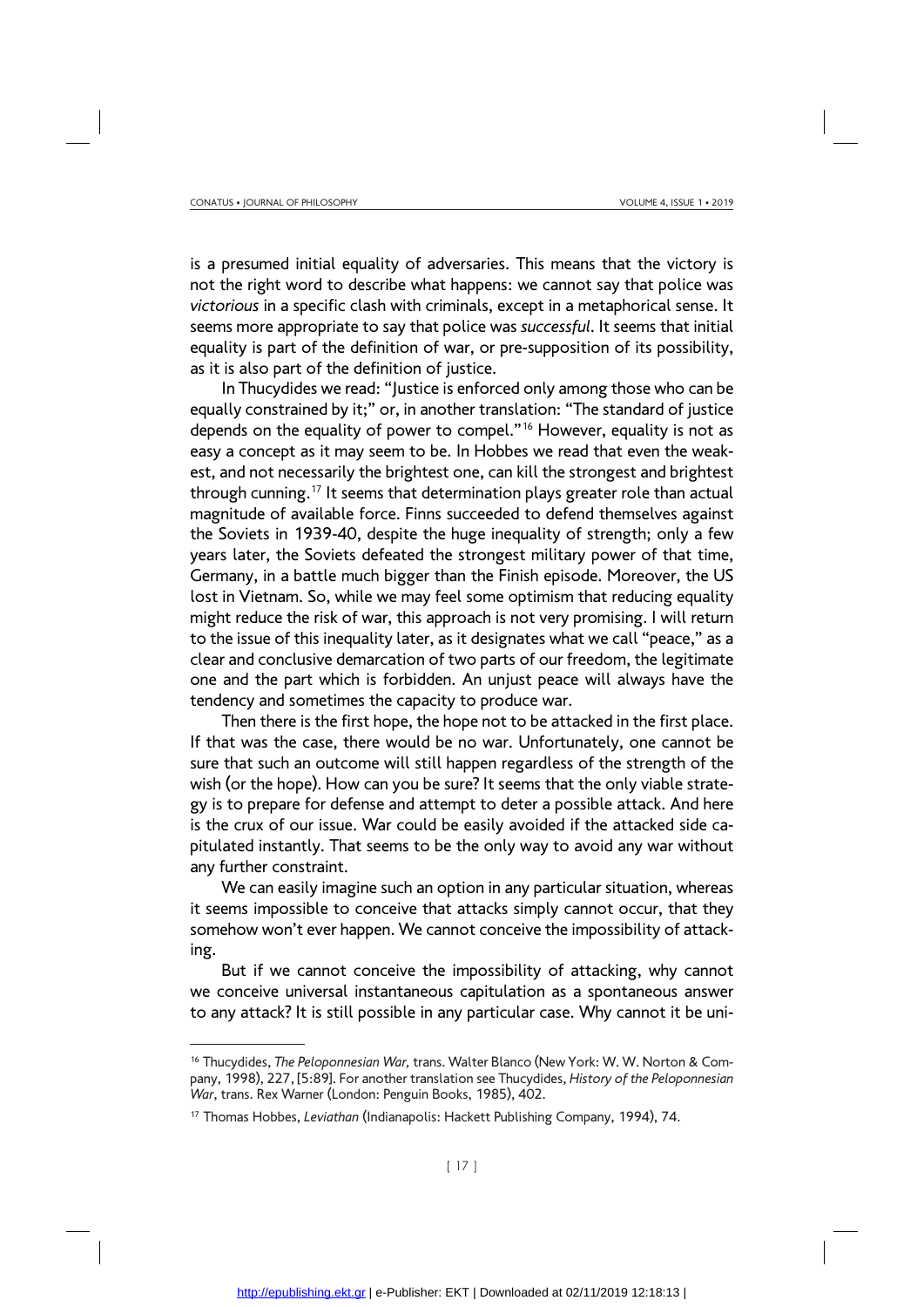versalized? What is it so precious in defense or victory that prevents us to do this? What is the worth of victory?

#### IV.

Before answering that question, we may notice that the very concept of victory depends on the fact that victory is not secured *in advance:* without at least some uncertainty of the outcome, there is no real sense in speaking of "victory." The main, essential, point here lies in what "in advance" means. In time-related sense, the phrase "in advance" means that we can predict what will, or at least what should, happen. But there is an important difference between the two (between what will happen, and what should happen). As we shall see, both are uncertain, as the future is uncertain in both factual and normative sense. It is not certain what will happen, and neither is what should happen. This is the essence of victory: that it brings up for debate the definition of the legitimate state of affairs, *the peace*. Also, that definition also is not given *in advance.* It is the object of conflict and fighting. In war there is no factual control of what will happen in the future time.

However, there is a sense in which what should happen is, and has to be, the matter of a consensus in advance, actually two such consensuses – for each side, a *consensus* that "our side" *should* win. This consensus has a huge mobilizing impact. The determination to believe what should happen enforces the deciders to enter war at all, whether to attack or to attempt defense. Both sides have symmetrical position in this regard. If it is not the case that either side *could* win, what is happening is not war but something else (police action, robbery, etc.). Again, war is a state of affairs in which we have no *normative control* of our future time.

So, the lack of control over the future seems to be an essential feature of war, both in factual and normative sense.

The first, factual sense implies temporariness of war. War is a temporary state of affairs, a state that should pass and end with the victory of one side, therefore establishing peace as a permanent state of affairs. Peace will be a state of affairs where we have both the factual and normative control of our future time, and this is something that victory can bring. Factual control of the future in the state of peace is based in normative control of the future contained in the definition of that particular peace: what should not be done, as defined by accepted laws. Peace will be, as it is, a specific articulation of the distribution of power, where laws will be established, demarcating precisely which part of our freedom has been legitimized and which not. It will still fit into the scheme which differentiates war from peace, analogously to the difference between death (or, as a matter of fact, the risk of death) and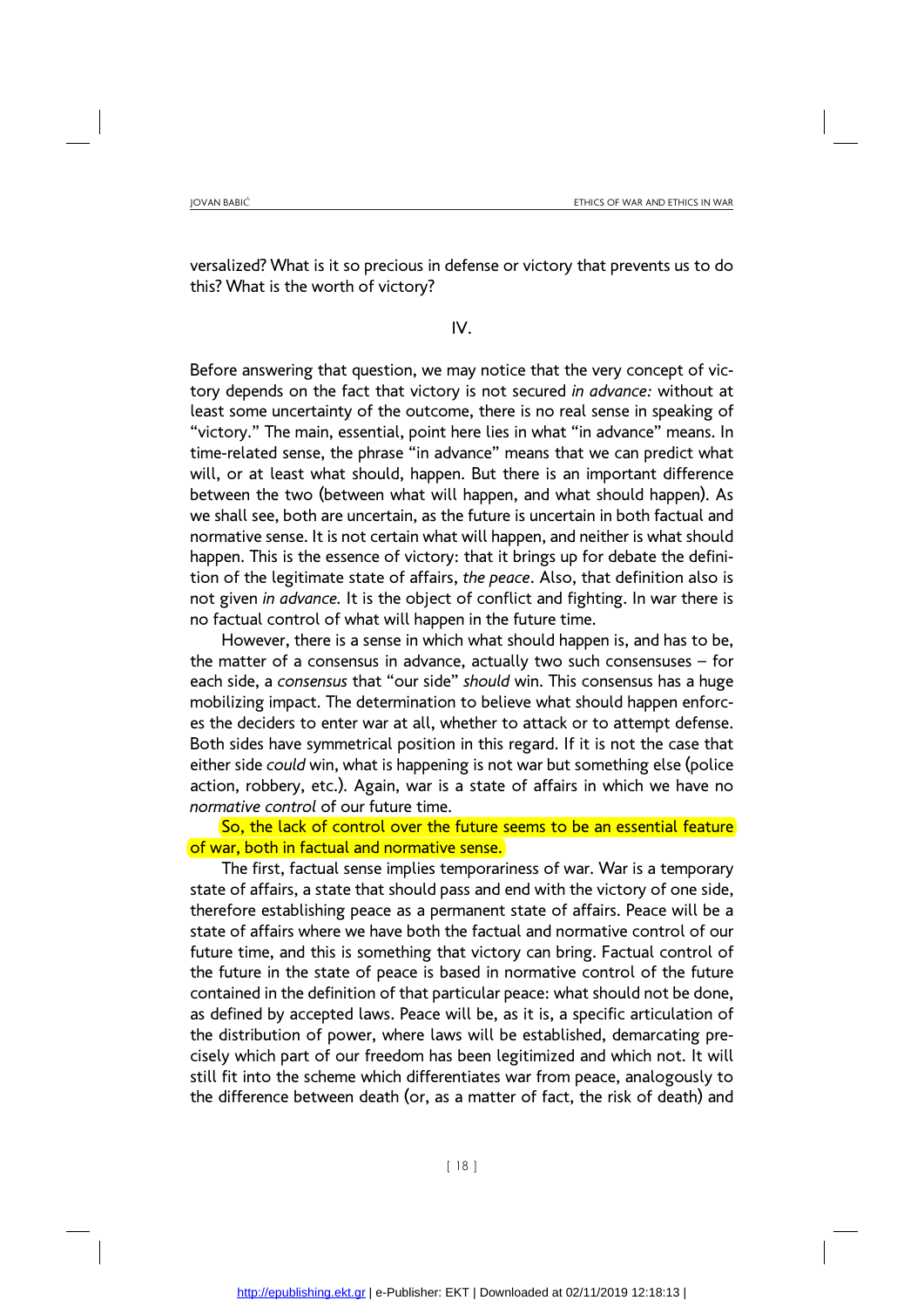life; and it will be in accordance with an operative definition of life as an activity of *free and unhindered* process of setting goals and attempting to realize them, which means that life requires peace for this prospect of unhindered free living. In this scheme, war looks like a dangerous and hazardous road which eventually leads to peace. By attaining peace the job is done, and victory determines what is right and what is not. The legitimate distribution of power has been established; *it has become valid through the act of its acceptance*. The result is consensus on what the laws and ways of life will look like.

The second sense of lack of control of the future, the normative one, is more interesting, politically and morally. It cannot be described simply by pointing to its temporariness, by saying that it will pass. It is a *deep disagreement about what should be the outcome of the war*. This looks like a redundant thing to say, but it is somehow very frequently left out from the logic of reasoning about war. The complex story of moral equality of soldiers belongs here. Here is the terrain where the uncertainty of victory plays a very special role. In essence, it is the same role that consensus plays in the act of establishing laws and their validity: consensus must be free to be valid, which means that there has to be a possibility of rejection. Having in mind the question posed in the beginning of the paper, how to justify what seems to be unjustifiable, here we encounter that possibility: what could be a stronger argument for the justification of a conflict than the absence or lack of consent? It seems really obvious: if there is no consent in cases where consent is necessary, it seems that the only possible response must be to restore or establish it.

*Victory has the logical structure of consent,* which is not visible at first and is frequently overlooked.<sup>18</sup> The uncertainty in victory contains the possibility that either side in the conflict could lose, which is a part of the fact that before victory both sides are aspirants to being in the right. Winning is the focus, but without accepting the possibility of losing there can be no victory, and no war. This, importantly, establishes a normative reciprocity of expectations: each side expects that the other side will be defeated.

<sup>&</sup>lt;sup>18</sup> It may be objected that defeat is not something *accepted voluntarily*, but the constitutive rule of war says just the opposite: the fact that you accepted to play that game should show that *there is a point* at which you are prepared to *accept* capitulation. Capitulation is the last means of defense, and it has to be ingrained in the rule: it means that there are some limits to victors. The articulation of these limits is very important part of how wars should settle the disputes for which both sides decided to be solved despite the fact that they cannot be solved peacefully. According to Kant, for example (and this seems to me to be the very best definition, or articulation, of capitulation), there are three conditions for a valid capitulation (Kant, *The Metaphysics of Morals* VI, §57-58): the defeated cannot be annihilated, humiliated or punished. These are the conditions that make the acceptance of capitulation a form of consent, based in original acceptance to settle the dispute by war. This preserves the freedom to enter war in the first place even in its possibly non-victorious end, keeping the possibility to lose open, and implying that victory is not, as it cannot be, necessary.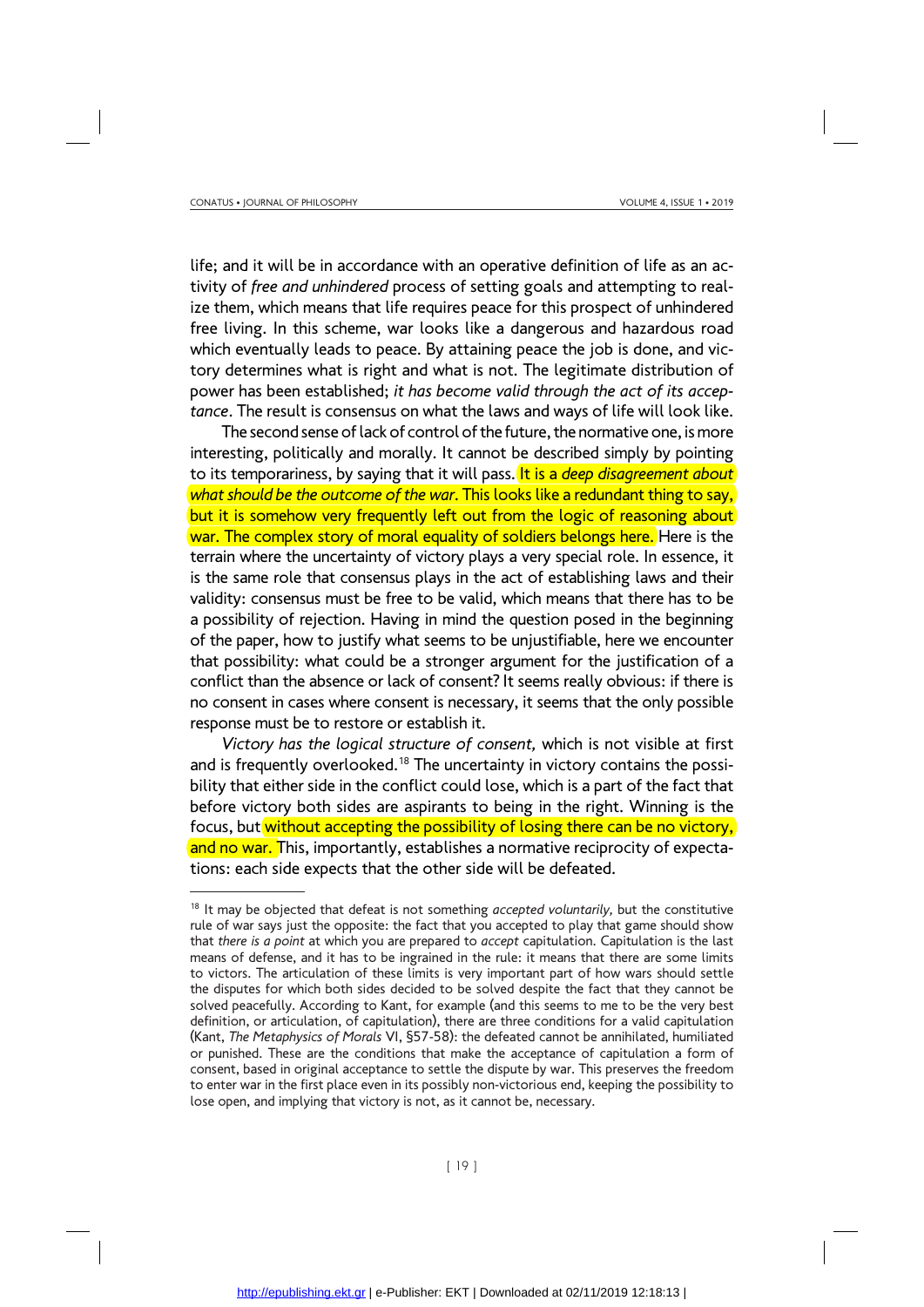There are two logical features of this that are important to emphasize. First, it is the nature of freedom (and also its price) to proclaim the aspiration to propose and attempt to determine a different definition of right without this being defined as a criminal activity (at least not in a legal sense – otherwise what one side is doing would have to be designated as criminal). Second, this story is strictly within the *ius ad bellum* scheme, and has not yet anything to do with what we may find, or anything resembling arguments belonging to *ius in bello.* Both of these aspects could easily be overlooked in the just war theory. Regarding the first aspect, if validity of a normative structure of a state of affairs depends on consent, it implies a choice, i.e. freedom. Regarding the second aspect, the content of *ius in bello* will depend on various beliefs, customs, habits, sensitivities, and established expectations.

This is a specific feature which reflects the nature of *ius ad bellum.* This feature is *reciprocity*, a type of a mutual relationship which safeguards both sides from those actions that would destroy the relationship. This is one of those points where influence goes from *ius ad bellum* to *ius in bello*, which is not reducible to the final outcome, victory. Both sides recognize the same or similar set of prohibitions, requiring that the adversary won't be destroyed, annihilated or humiliated to the point at which it would not be capable of restoring its identity and nature. This aspect is very often absent from the contemporary, as well as old, interpretations of just war theory, which usually denies the rights necessary to establish this reciprocity and minimal respect to the other side. A part of the problem in interpreting terrorism, or antiterrorism, lies in shortcomings like these.

There is an important difference between soldiers and policemen, between an army and the police, and consequently between war and police action. Assumption that there is no such difference would lead to a morally risky practice of labeling wars as "just" and "unjust" on a regular basis.<sup>19</sup> The attacking army must be confronted with a defense, which is necessarily a counter-attack. However, the soldiers of the attacking army are not an aggregate of individuals, like a gang of robbers, which has decided on its own to move and attack. This does not make their attack just, of course, but the causes of war are normally very far from them, as the decisions are also very far from them. In the battlefield the unpredictability of the outcome, acceptance of the rules of the game, and the reciprocity which follows make the

<sup>19</sup> Cf. e.g. Jeff McMahan, "The Morality of War and the Law of War," in *Just and Unjust Warriors: The Moral and Legal Status of Soldiers*, ed. David Rodin, and Henry Shue (Oxford: Oxford University Press, 2008), 19. Also Jeff McMahan, "The Ethics of Killing in War," *Philosophia* 34, no. 1 (2006): 23-41, 23. However, Michael Walzer dissents: cf. Michael Walzer, *Just and Unjust Wars: A Moral Argument with Historical Illustrations* (New York: Basic Books, 1977), 41: "Without the equal right to kill, war as a rule-governed activity would disappear and be replaced by crime and punishment, by evil conspiracies and military law enforcement."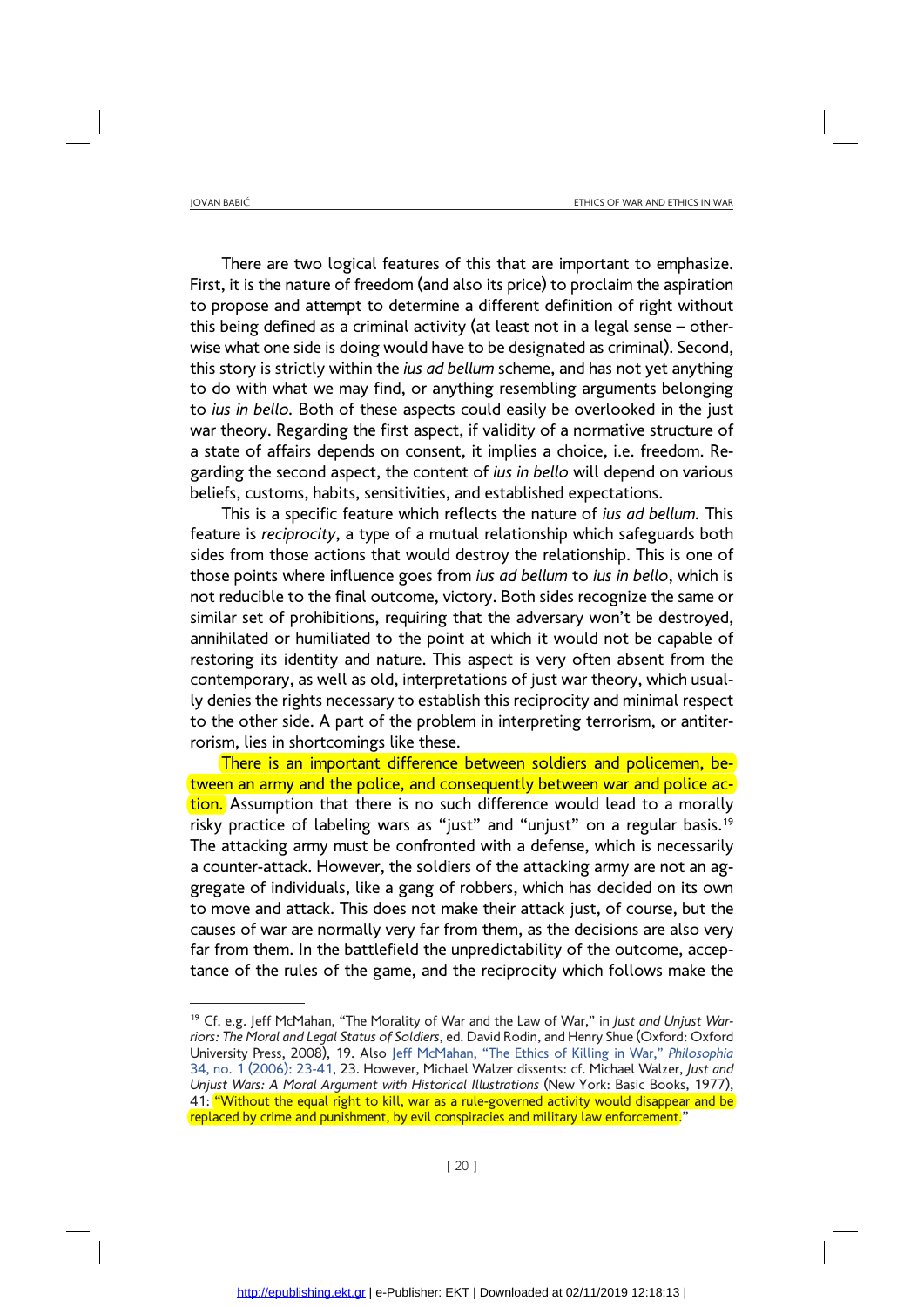"cause" of both sides *prima facie* right. This is contrary to what for example Primoratz would say: "For there are wars in which one side is fighting for a just and the other for an unjust cause; there are wars in which both sides are fighting for an unjust cause; but there are no wars in which both sides' causes are just."<sup>20</sup> On the contrary, most wars are precisely such that both sides have some *prima facie* good reasons on their side. There is a valid dispute, but they are not able to resolve the dispute by other means, and they are not prepared to leave it unsolved.

The lack of the ability to resolve a dispute by arguments does not imply anything regarding the causes of the dispute. Of course, it is possible that both sides have unjust causes for starting the conflict, but to the extent of that being the case, it is not very interesting. If both sides have, or one side has, only bad reasons for the action, there would not be a moral *problem*  there. The case in which one side has only wrong reasons, based on unjust causes, would be tragic if this side wins. The humiliation contained in helplessness and despair may last for generations. The vanquished side might never be able to accept the result, and peace could not be truly attained – the result would be a prolonged truce without a valid closing. The case in which both sides have only wrong reasons is more than tragic, it is morally absurd. In both of these cases war is a crime, and just an ordinary one, morally simple and not worthy of much discussion. In both of these two cases foreign military intervention, if possible, would be fully justified or even obligatory. Should we, in fact, even call these cases wars? In the case where only one side is just as to the right of defense, this would create a clear right to employ warfare as a means in countering the attack, but the crucial part of the definition of war would be lacking: the consent to accept the result of war as just and as the basis of a new peace, which is the lawful state of affairs. Some wars certainly are of this kind, even big ones, like World War II.

The really interesting and morally relevant cases are those where both sides have a legitimate right in what they are fighting for. Most civil wars are such, they are just "normal," regular $21$  wars, which fill in the gap of the capacity to make the important decision.

<sup>20</sup> Cf. Primoratz, "Michael Walzer's Just War Theory," 228.

 $21$  Cf. Raphaël Fulgosius, "In primam Pandectarum partem Commentaria," ad Dig., 1, 1, 5, trans. Peter Haggenmacher, quoted in *The Ethics of War, Classic and Contemporary Readings*, ed. Gregory Reichberg, Henrik Syse, and Endre Begby (Oxford: Blackwell Publishing, 2006), 228; cf. also Gregory Reichberg, "Just War and Regular War: Competing Paradigms," in *Just and Unjust Warriors: The Moral and Legal Status of Soldiers*, ed. David Rodin, and Henry Shue, 193-213 (Oxford: Oxford University Press, 2008); Peter Haggenmacher, **"**Just War and Regular War in Sixteenth Century Spanish Doctrine," *International Review of the Red Cross* 32, no. 290 (1992): 434-45.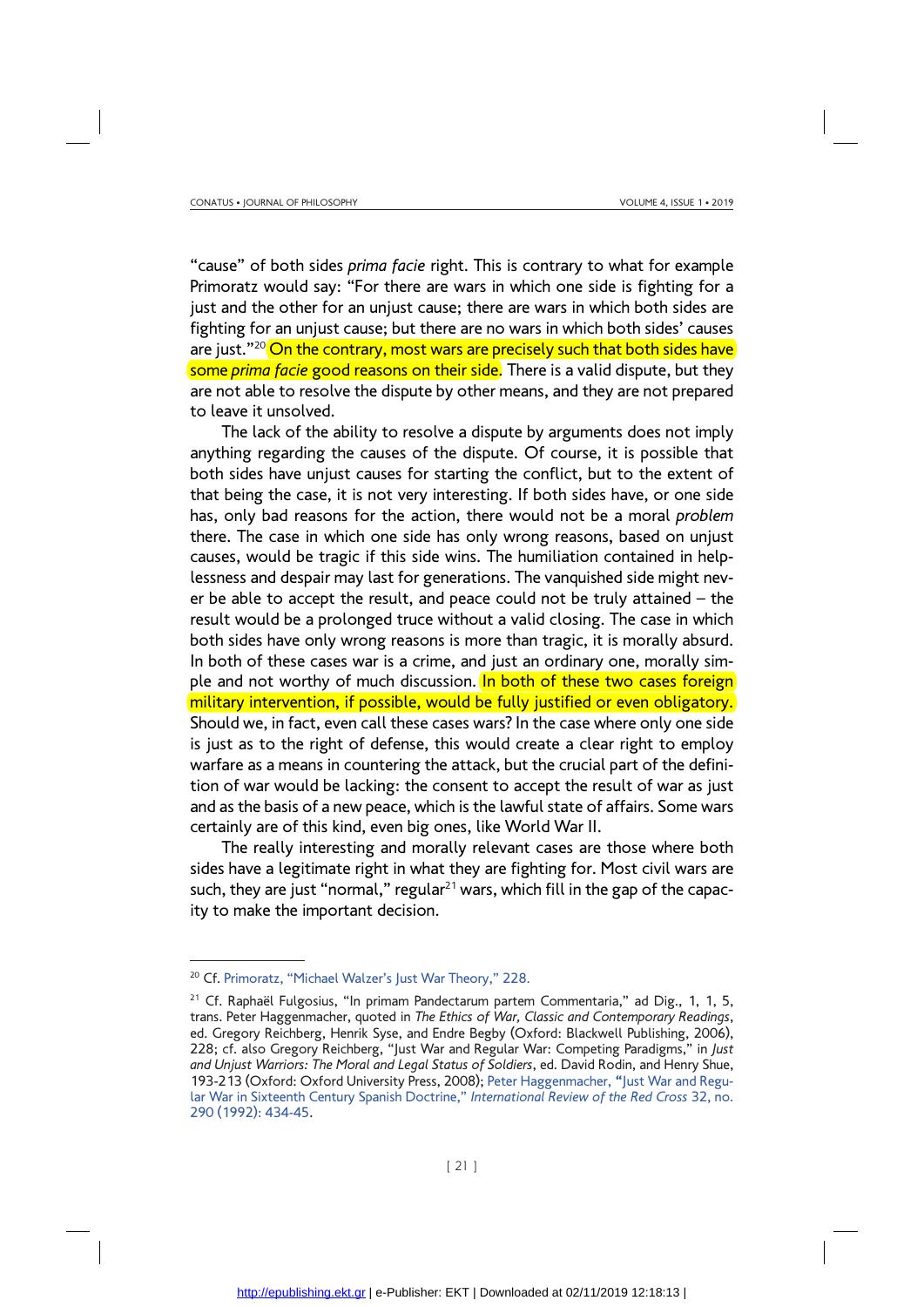V.

The thesis that one side *must* be wrong is obscure.<sup>22</sup> In one sense the war should end, and one side should be defeated, and according to the rule, $23$ this side should be found to be wrong. On the other hand, the victorious side in a war cannot be determined ahead of time; and if victory has been accepted as the constitutive rule of the game, this also means that it is impossible to determine who is right in advance. If *that, i.e.* in advance determining who is right, was possible, it would reduce war to police action. Let me forgo this argumentation and focus on two other issues of direct importance. One is the issue of why it is not possible to capitulate in advance, based on the right of defense, the other is the relationship between *ius ad bellum* and *ius in bello*, regarding the causes of war and the question if *ius in bello* depends on *ius ad bellum* in this way.

Capitulation is especially interesting. As I have said before, both sides hope to avoid war, but neither of them would give up and abandon what they are fighting for. As Thucydides points out, hope requires resources. These are resources which enable to avoid the war, or to win it. One way to avoid it would be not to have or not to produce reasons to be attacked. But how can you provide for that? *Hope* is not enough, and *hope* might be self-deceiving. Thucydides states that: "In times of danger hope is a comfort that can hurt you, but won't destroy you if you have plenty of other resources."24 One such resource could be becoming a member of a club consisting of those who are powerful enough; this is the famous "Doyle's Law:"<sup>25</sup> that "democratic states don't war against each other."<sup>26</sup> This means not only that "democratic states" are strong, but also that they are *the strongest* ones, as Pericles suggested – according to Thucydides – in the famous "Funeral Oration."27

<sup>22</sup> The question is: why is it not enough to say that one, or both, side(s) *might* be wrong? Why is it necessary to say that one side *must* be wrong (with the hidden implication that it is, on careful scrutiny, knowable in advance)?

<sup>23 &</sup>quot;According to the rule" implies that it *cannot* be known in advance who will win, which implies quite different meaning of the word "wrong" from the hypothesis presumed in just war theory, which is that war is the activity of re-establishing impaired *status quo ante* (and where "wrongness" has been defined, legalistically, as the violation of the then present, existing, law).

<sup>24</sup> Thucydides, *The Peloponnesian War*, 5:103.

<sup>&</sup>lt;sup>25</sup> As named by late Burleigh Wilkins in one of his papers.

<sup>26</sup> Michael Doyle, "Liberalism and World Politics," *The American Political Science Review* 80, no. 4 (1986): 1151-1169.

<sup>27</sup>Thucydides, *The Peloponnesian War*, 2:39.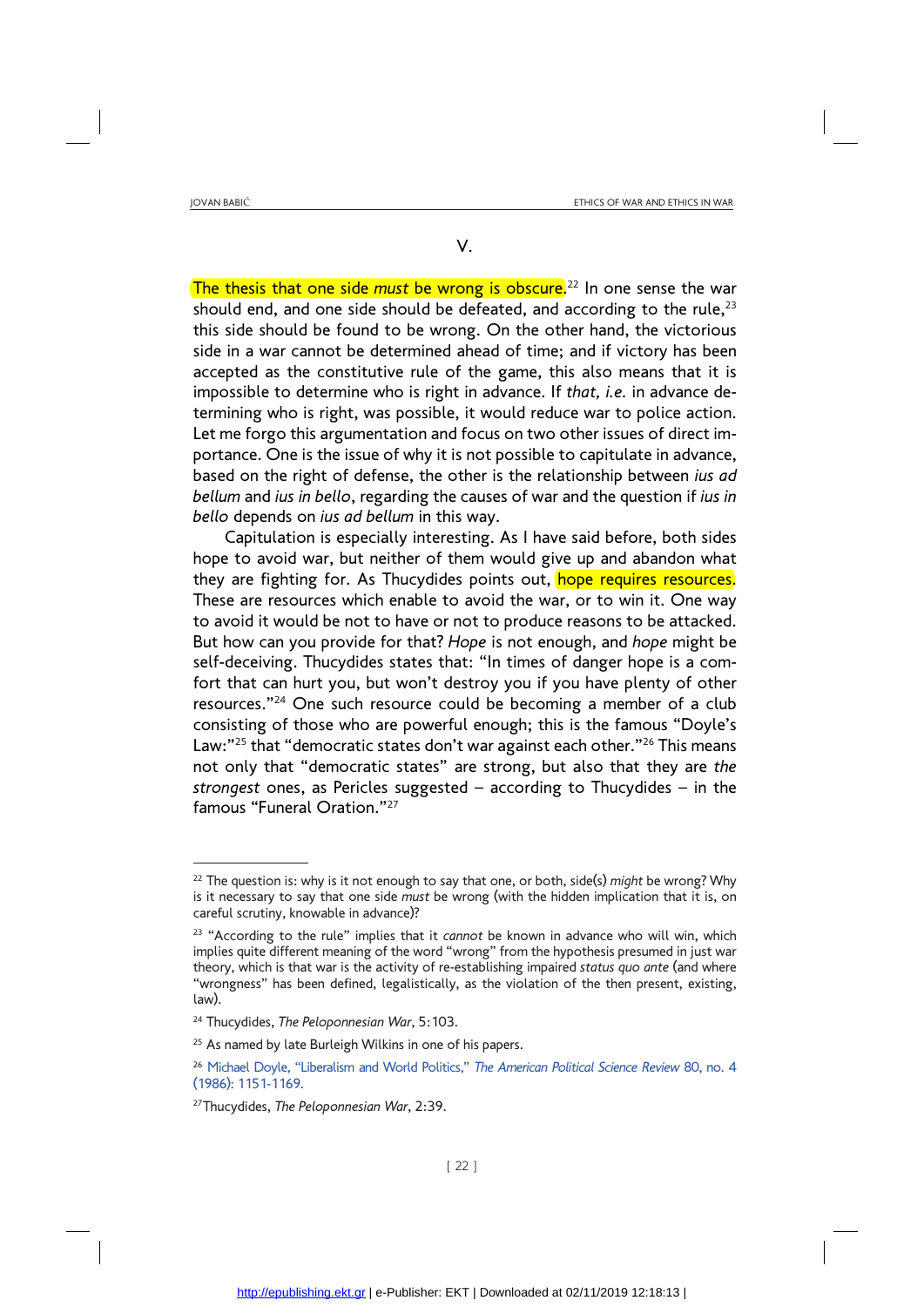VI.

*The other, and most common, resource of this hope is preparation for defense.*  Seriousness in determination in this is part of legislative structure: a matter of authorization to enforce laws. If a state has no intention to defend its constitution and laws, its authorization to enforce them is no longer evident. So, it seems that capitulation in advance is not possible based on rather procedural and logical reasons. It is not possible to be logical because giving up in advance wouldn't be capitulation; and it is not possible to be procedural, because the decision to defend the legal *status quo* is part of the *status quo*.

So, there is no need for a particular decision regarding defense, whereas such a decision is required for capitulation. The reasons in these two situations are of very different kind: reasons for defense are principled reasons, based on the existence of some rights and they are independent of the prospect of success. (These reasons are very peculiar and perhaps couldn't be conclusive as such, but still they are different from all so called *prudential reasons*). Reasons to capitulate are different, they *are* prudential, they are dependent on the prospects of success (in defense), and might imply a moral duty to capitulate, as a matter of political and moral responsibility. Both capitulation and rejection of capitulation are among those irreversible points after which the reality is changed, along with all the relevant parameters for evaluation in our search for justification.

Before we proceed further, let us see what I mean by saying that capitulation in advance is not possible. Logically, there are only two options for conceiving a world without war. One is the absence of freedom, in which case everything would be necessarily determined by absolute, hard determinism, automatically or mechanically. The other is a scheme within which every attack would be followed by an immediate capitulation. We may rule out the first as not interesting for the topic under discussion, as we cannot conceive of ourselves as not being free.

The second provokes a question: how immediate would this capitulation in advance be? It could be conceived as a scheme in which the attacked party has lived peacefully in the hope not to be attacked, but with a preparedness to surrender immediately if the attack occurred. This readiness and preparedness would go *before immediacy*: it would be a capitulation *in advance.* This could be conceived only in a world in which *pacifism* (a very strong version of it) is a truly universal world religion accepted by everyone.

It would be a strange world: forbidding defense and allowing attacks. You may protest: why not forbid attacks too? Yes, why not? But they have been *forbidden* already, haven't they? If the attack happens, this isn't because it is allowed; on the contrary, if allowed this wouldn't bear any normative significance, but would be like the act of arresting a criminal, or "attacking"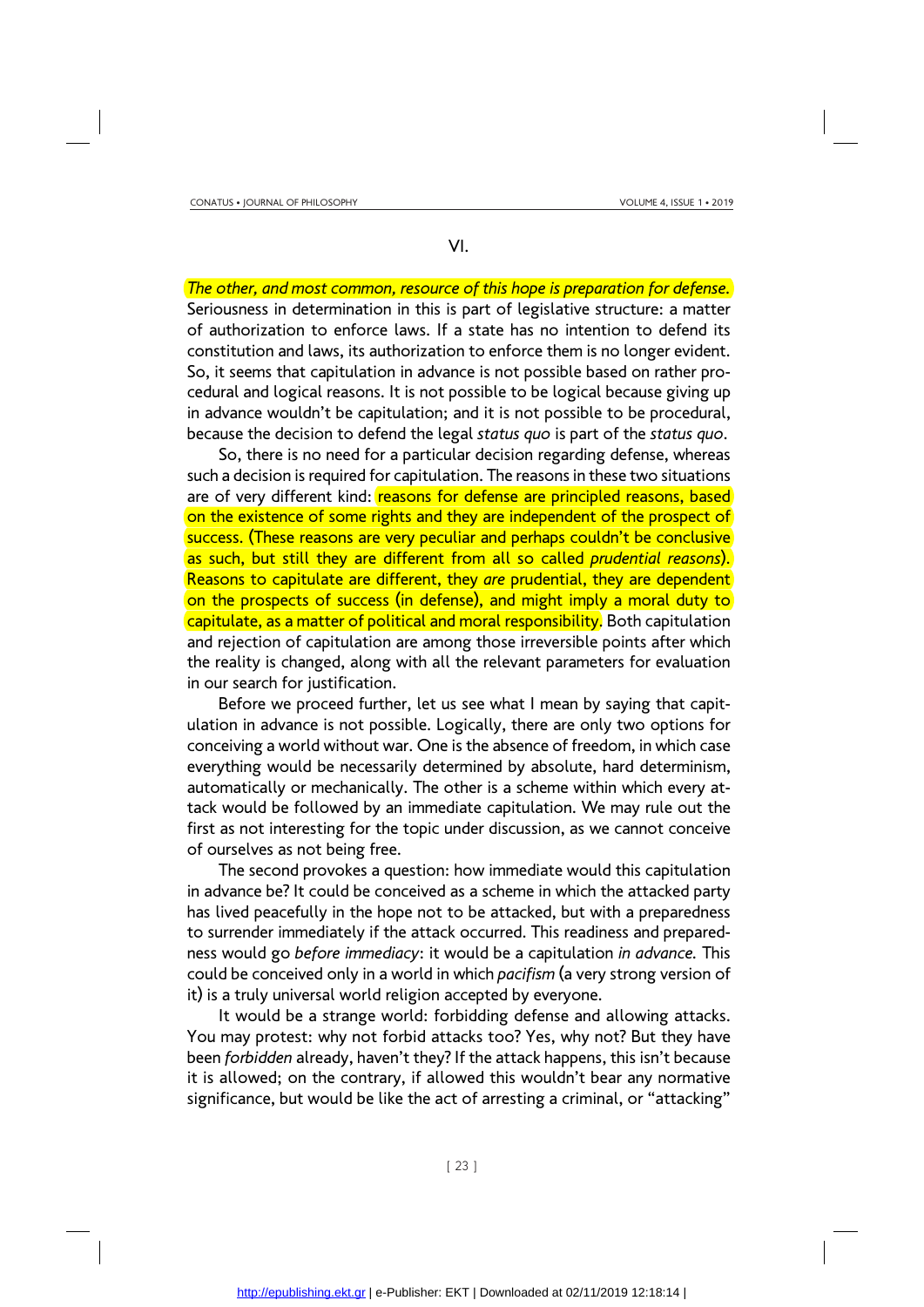a river to make a bridge over it. But an attack is possible even if it is not "allowed," as an act of aggression, an unjustified attack. *Things that are not necessarily allowed are possible to occur.* If such an attack was not possible, it would not have happened in the first place, and the question of defense would not need to be raised at all. But obviously, as a matter of fact, it *is* possible, and in a way the "proof" of this possibility (a very efficient kind of proof) is its sporadic but real occurrence. And only then, only *if* and *when* it occurs, we have a chance to resist *or not to resist.* The existence of this possibility is a matter of freedom: we may attack, justifiably or not, "allowed" or not. There is no point in "not allowing" or "forbidding" attacking. The attack is an accomplished fact, not something that defenders get to decide upon – it is something they find as a decision already made: the attacked side is not a participant in that decision-making process. Of course, it would be best not to be attacked in the first place – and certainly there are many possibilities to at least attempt avoid being attacked. However, there is no possibility to limit the scope of reasons to be attacked only to those which could be excluded by cooperative or conciliatory behavior of prospected targets, and to some extent that scope is entirely independent of anything in the domain of what the targeted side can do. Despite the fact that many things before the attack might be a matter of negotiation or consensus, many are not.

Defense is different: factually it is a matter of decision.<sup>28</sup> To presume that we must not even try to defend ourselves implies a mechanical obedience to the clause of forbidding defense, not a decision to surrender: if it was a decision, an opposite possibility should have been real (even if it isn't necessarily chosen in the end). If we remember that the only way to "abolish" war (in the sense of making it impossible) is that everybody attacked capitulates in advance (which is equivalent to forbidding defense), we come to a strange place: war is no longer really possible since defense is forbidden, and attacks are not addressed, or mentioned, even if they occur.

<sup>&</sup>lt;sup>28</sup> This is complex: the attack is directly a matter of decision, the defense however is necessitated by the attack and even normatively it is not the matter of decision: it is obligatory (there is an official obligation to attempt it). But in the context of the ongoing war, i.e. after the point at which a war started to unfold, the attack, along with the decision on which it is based on, has to be taken as a brute fact. The defense is still a matter of consideration: how far to go in attempting to accomplish it. The situation is now reverse: the defenders decide what will be the price of war, through determining how much they are prepared to sacrifice in the course of defense. The attackers, although they also consider the price they are ready to pay, have to accommodate to the determination of the defenders, and even to the point of losing the war (as happened to Soviet Union in their war with Finns in 1939-40). Of course, the attackers might *hope* that the defenders will not be very determined – but that is not a matter of their choice. They might withdraw (as Americans did in Vietnam), but in a way they are slaves of their decision to attack in the first place.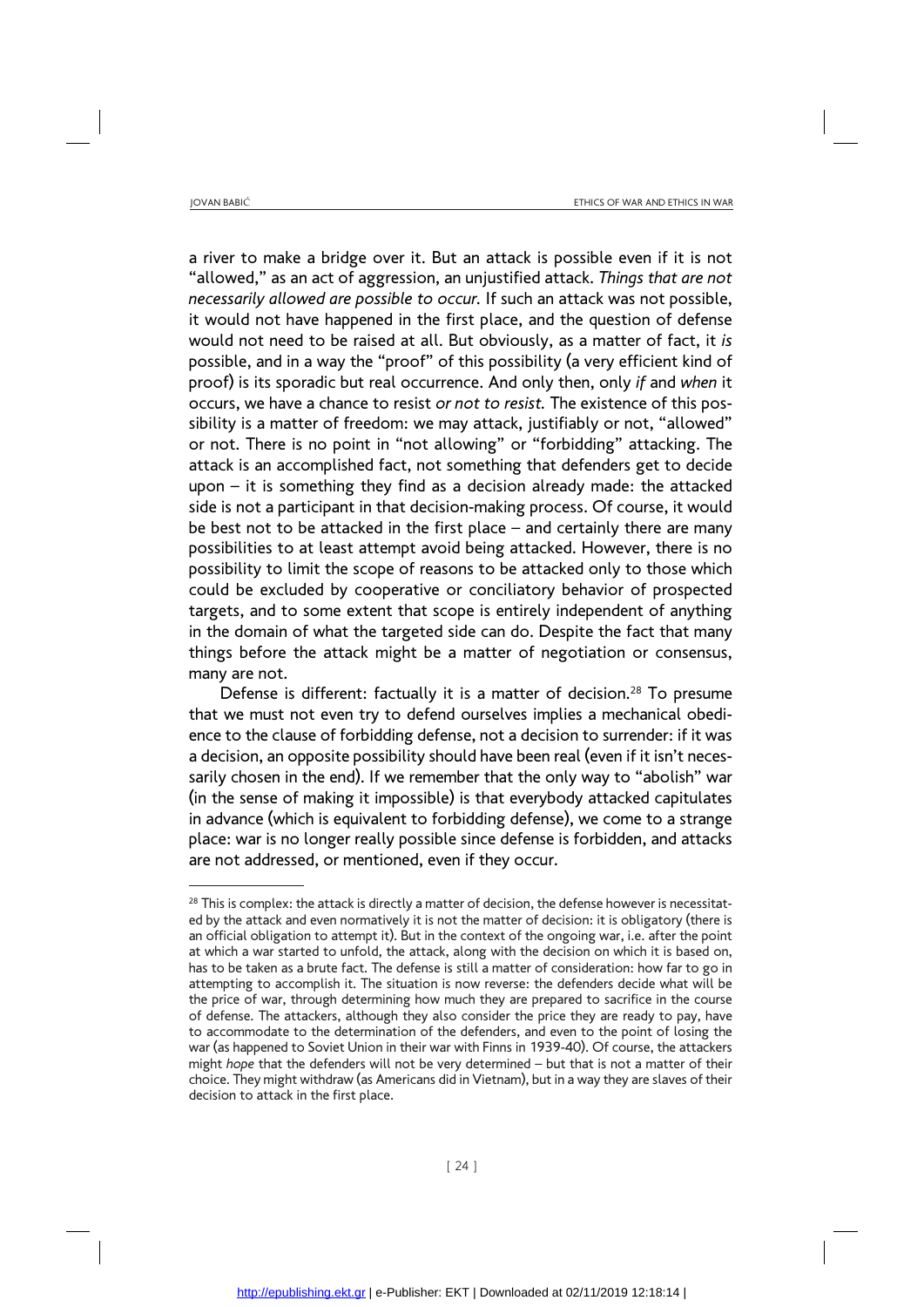So, we face a peculiar dialectic here: war is *per definitionem* a temporary state of affairs which should end, peace is a state of affairs that should last – this is on the normative level. On the ontological level, however, the positions are reverse: peace is a temporary articulation of power, its distribution and structure (articulated through laws, as schemes of long term "crystallized or frozen" collective will), which will become, sooner or later, unjust and unbearable, or otherwise endangered through accumulation of differences and changes within or outside that structure. *Peace* is necessarily fragile and *it has to be actively defended*, by force if necessary. Peace requires effort in order to be preserved. However, *the prospects of defense are uncertain and varying.* The effort to preserve peace is not natural, inertial or spontaneous, it is arbitrary, for two reasons which are opposite to each other: first, because of the choice ingrained in laws (the fact that the laws could have been different) and, second, because the laws are to be taken as "eternal" (*sub specie aeternitatis*), or "frozen" and normatively constant, not the matter of any current decision-making (the laws are the result of past decisions, and have to aspire to be valid indefinitely in time, otherwise they could not be enforced). So, preservation of peace, and all the efforts to achieve it, necessarily becomes unconvincing and implausible at some point. Therefore, peace is, ontologically, from inside, temporary. Changes will accumulate until a new and different peace is made, which has to be realized through conflicts, so the only matter is whether these conflicts will be resolved in a more or less peaceful manner.

War on the other side, despite being normatively defined as a temporary state of affairs, is latently always there: as a kind of energy to resolve conflicts in whichever way needed to reach a resolution. In this sense, war is always an indicator of weakness: there is not enough strength to avoid conflict in the first place, and, in the second place, to resolve it quickly and efficiently in a peaceful way. War is a failure of the effort to maintain peace. If peace is not strong enough, war is always there, latently waiting to "erupt." However, it is also possible that practically some conflicts cannot be resolved at all in accordance with the principles forming a particular peace, or, even more importantly, that those very principles are at stake and cannot help. In such a situation it is possible that a new perception (or just a different perception within that particular situation) of what is just and fair will produce the idea of affordable means to resolve the conflict. We can suppose that many conflicts in fact are resolved in this way, not on the basis of reasons, but on the basis of strength, the physical strength or the plausibility of threat of some kind. Prejudices and ideologies work that way, and work very efficiently – by silencing, suppressing, absorbing or amortizing the conflicts. But it is also possible that there are no such means, or that they are not efficient enough,

[ 25 ]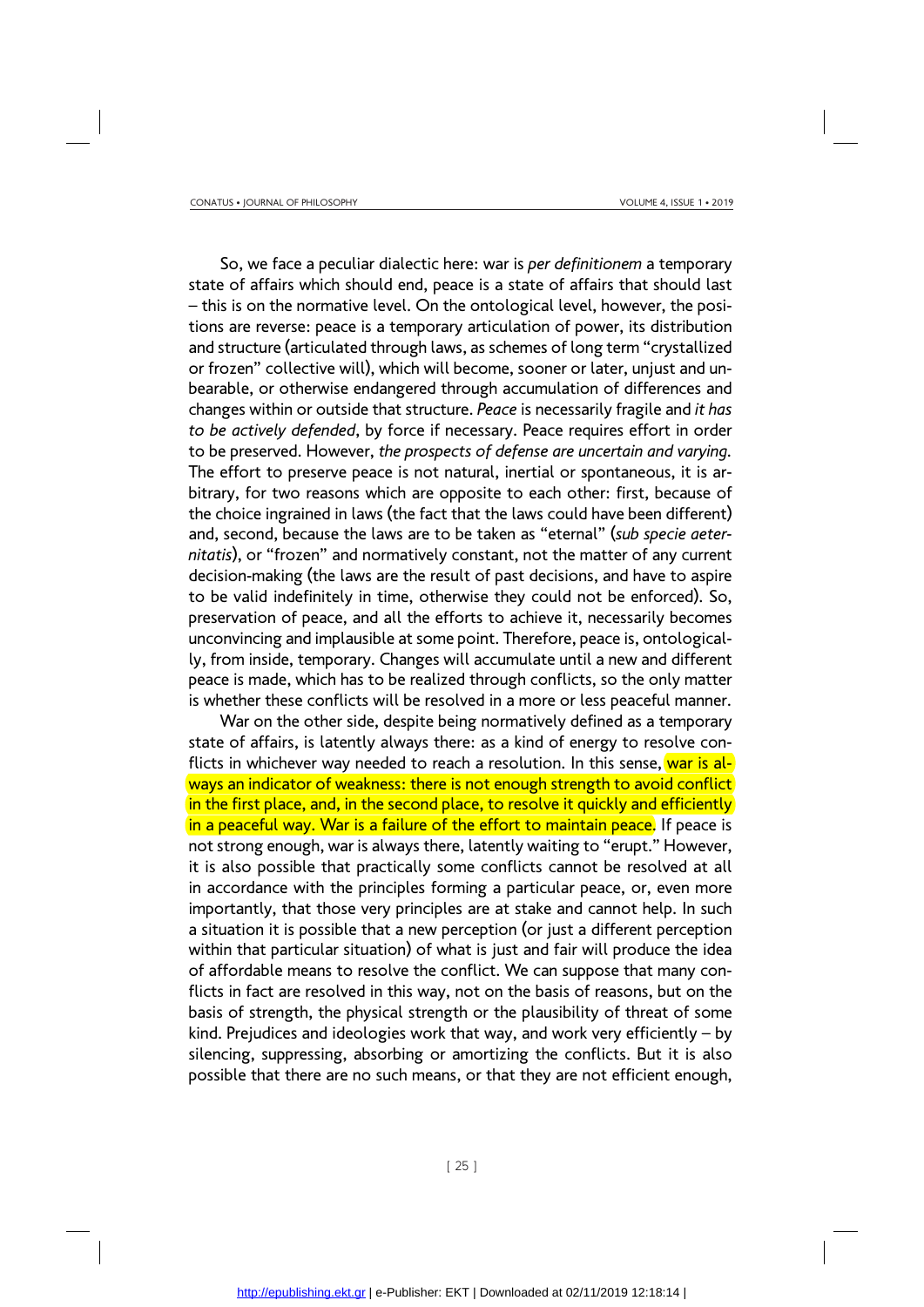and that conflict will start *and continue*. This is the point of starting a war, as the process in which there is no control of future time, but uncertainty and cunning, luck and accidental combinations of circumstances would create the network, or context, within which an end would be reached in foreseeable time.

In such a case the crucial part is the *irreversible point after which conflicts would go outside of any or adequate control of the instruments for resolving conflicts*, instruments which contain the most important parts of peace (laws, customs, established expectations, everything taken for granted like the sense of decency, fashion, etc.), most notably, instruments which enable us to make conflicts localized and limited, confined to a definite period of time. This is the crucial point: *after such an irreversible point, in war, there are no deadlines.* The presence of this "irreversible point," a point of no return, is what defines war: after that point we have no peace anymore, and war, or some such conflict, is the means to either restore the old peace or create a new one, but within indefinite time-frame and without definite prospect of who will be the victor. In this sense, war is clearly a temporary state of affairs, and it has to end at some point. Even in the period of the utmost uncertainty of its duration and outcome, it is not presumed to last forever. But no deadlines exist. And, as I said, it is latently always there, waiting to erupt.

### VII.

Those who win will enjoy their victory (or believe they are enjoying it), and those who lose will have to accommodate, if they survive. But they wouldn't survive intact, which was the reason why they defended the *status quo ante* in the first place*.* The result of the defeat is that the defeated have to change. The change might be for their own good, or not (certainly not the same kind of good as for the victors), but for them it will be experienced as a loss (in addition to the loss they paid already). However, as Max Weber says in "Politics as Vocation:"

"Instead of searching like old women for the 'guilty one' after the war  $-$  in a situation in which the structure of society produced the war – everyone with manly and controlled attitude would tell the enemy: 'We lost the war. You have won it. That is now all over. Now let us discuss what conclusions must be drawn according to the *objective* interests that came into play, and what is the main thing in view of the responsibility towards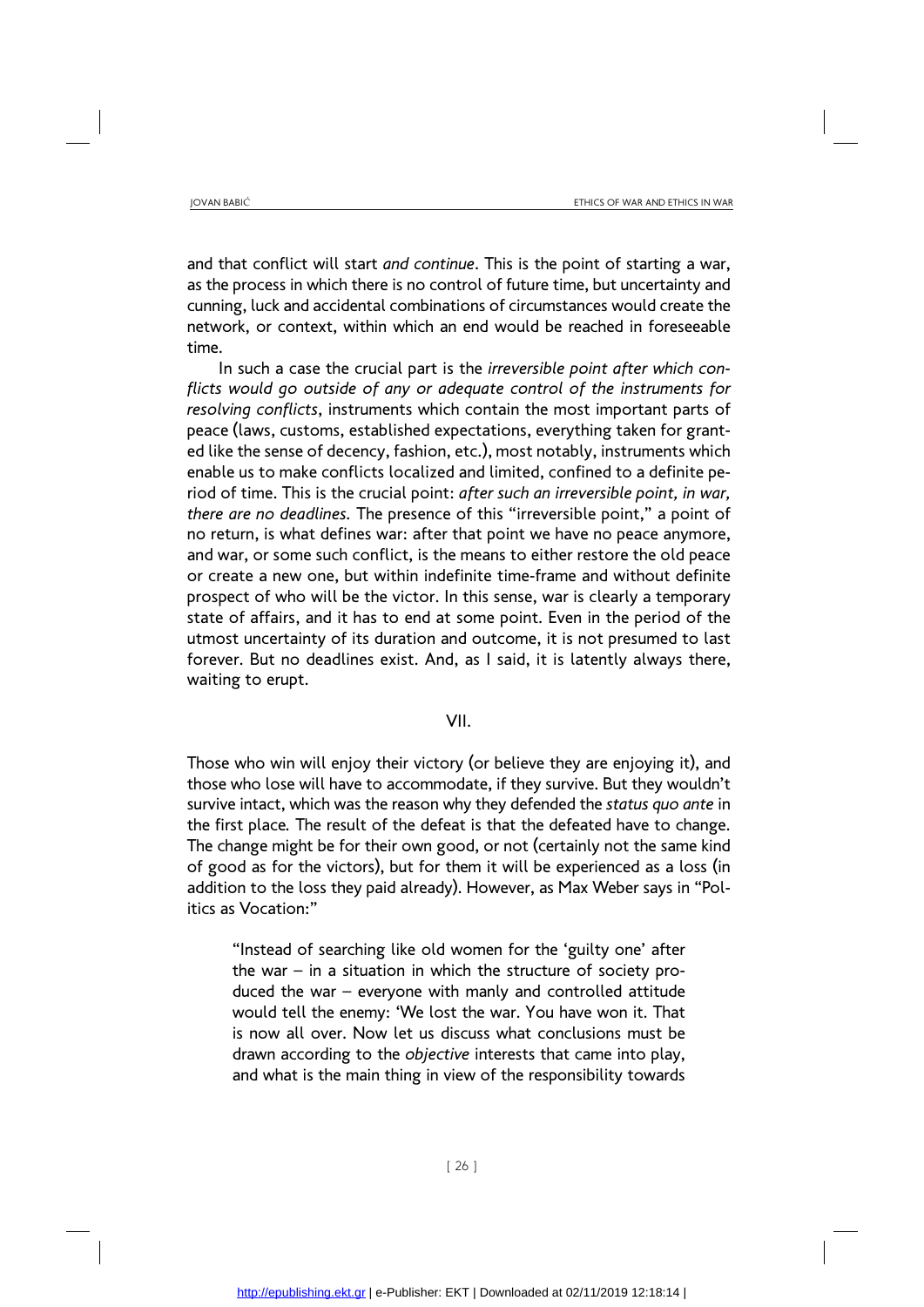the *future* which above all burdens the victor.' Anything else is undignified and will become a boomerang."29

And then continues:

"A nation forgives if its interests have been damaged, but no nation forgives if its honor has been offended, especially by bigoted self-righteousness. Every new document that comes to light after decades revives the undignified lamentations, the hatred and scorn, instead of allowing the war at its end to be buried, at least morally."30

Every peace is time limited and should be corrected and amended from time to time. Most of these emendations occur through defined procedures within the structure of peace, but there is always a pure and raw freedom as final remedy, as it is the final source of rational life, life as an enterprise of setting goals and attempting to realize them. So, war is a latent but real possibility, a very expensive and often also unnecessary, immoral, even absurd possibility, like so many of such kind we always have within our reach, in the domain of our freedom. However, virtually all of these options can in some extraordinary circumstances become feasible (like, for example, to cry and shout aloud: it would be very improper for me to do that here and now, in the middle of my talk for example, but if I am falling from a cliff it would suddenly become very proper and feasible). And this shows the power of these irreversible points in the course of time: what was in our power before such a point, it is no longer there afterwards.

This is important, because the *existence and articulation of responsibility* depend on it. The scope of possible decision-making is cardinally limited after the irreversible point, actually it turns something that was an action into a partly pure phenomenon. The irreversible point is a consequence determined by the events and actions that happened before: the history of expressing opinions, giving declarations, making commitments, the history of political activities etc. The final decision might come like a natural event: unavoidable and practically necessary. The scope of what can be decided upon is drastically narrowed gradually up to the point after which the decision cannot realistically be avoided.

<sup>29</sup> Max Weber, "Politics as Vocation," in *From Max Weber: Essays in Sociology*, trans. and ed. Hans Heinrich Gerth, and Charles Wright Mills (New York: Oxford University Press, 1958), 77-128.

 $30$  Ibid.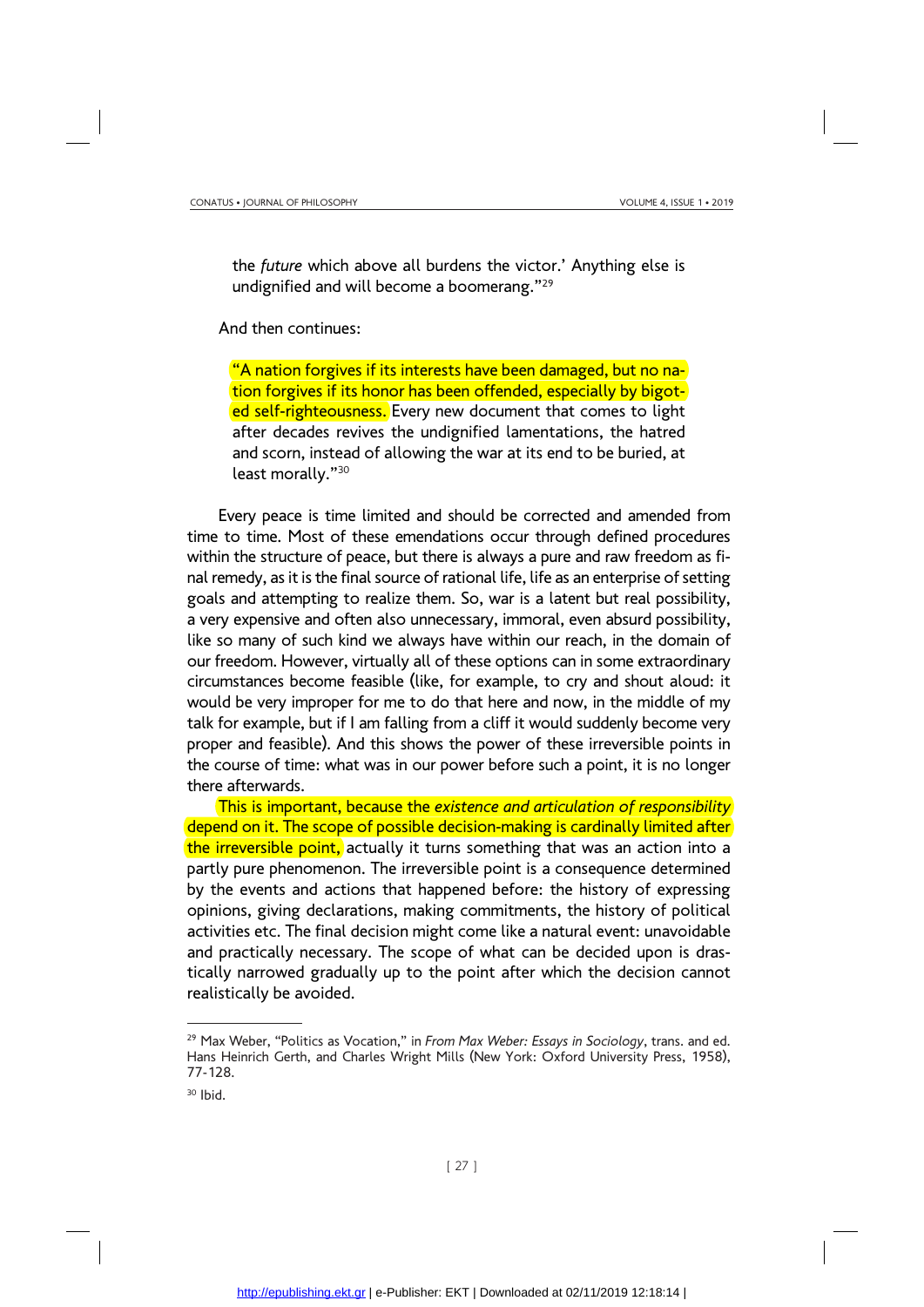This means that the decision to be reached had been articulated and, as a matter of fact, became a *fait accompli* at some prior point, before it has been declared. This has obviously important impact on the issue of the responsibility for all subsequent acts and practices, becoming a kind of a context or factual premise for them, which is then something that necessarily must be taken into account in any attempt to evaluate them.

This is the reason why it is much easier to start a war than to stop it. War can be shortened, or prolonged, but stopping it is no longer an option – as it isn't within the scope of our free decision-making anymore.

The unpleasant conclusion is that war cannot be morally justified, that just war theory cannot give the justification for it [as it cannot justify changing or broadening the concept of "(self) defense" by including in it many attractive, ideologically appealing, seemingly compelling, value ingredients by excluding the "self" part] – but on the other hand, the participation in war is not covered by this judgment. Or taken in a simplified form, we might say that *morality forbids war, but not necessarily participation in it*. Which means that *ius ad bellum* and *ius in bello* have to be distinguished. Regarding the *ius ad bellum,* which is philosophically far more interesting, my opinion is that, morally, the most important matter here is *producing causes of future wars.* However, this is not an easy matter at all, as we *cannot* know in advance what these causes may be – it depends on what *will happen afterwards,* on accumulation of many small ingredients of the social fabric of values and interests, and the structure of beliefs, prejudices, norms, customs, and laws based upon them. This is extremely uncomfortable because it implies that we do not and cannot know when we produce causes of future wars, future conflicts, or adding energy to processes, which can prevent resolution of these conflicts by peaceful means. Peace is unstable, it is precious, it requires vigilance, and a kind of epistemological modesty and wisdom, contrary to epistemological arrogance which characterizes a great part of the contemporary debate on these extremely important and sensitive matters.

#### References

Babić, Jovan. "The Structure of Peace." In *World Governance*. *Do We Need It, Is It Possible, What Could It (All) Mean?*, edited by Jovan Babić, and Petar Bojanić, 200-212. Newcastle upon Tyne: Cambridge Scholars Publishing, 2013.

Clausewitz, Carl von. *On War*. London: Penguin Books, 1968.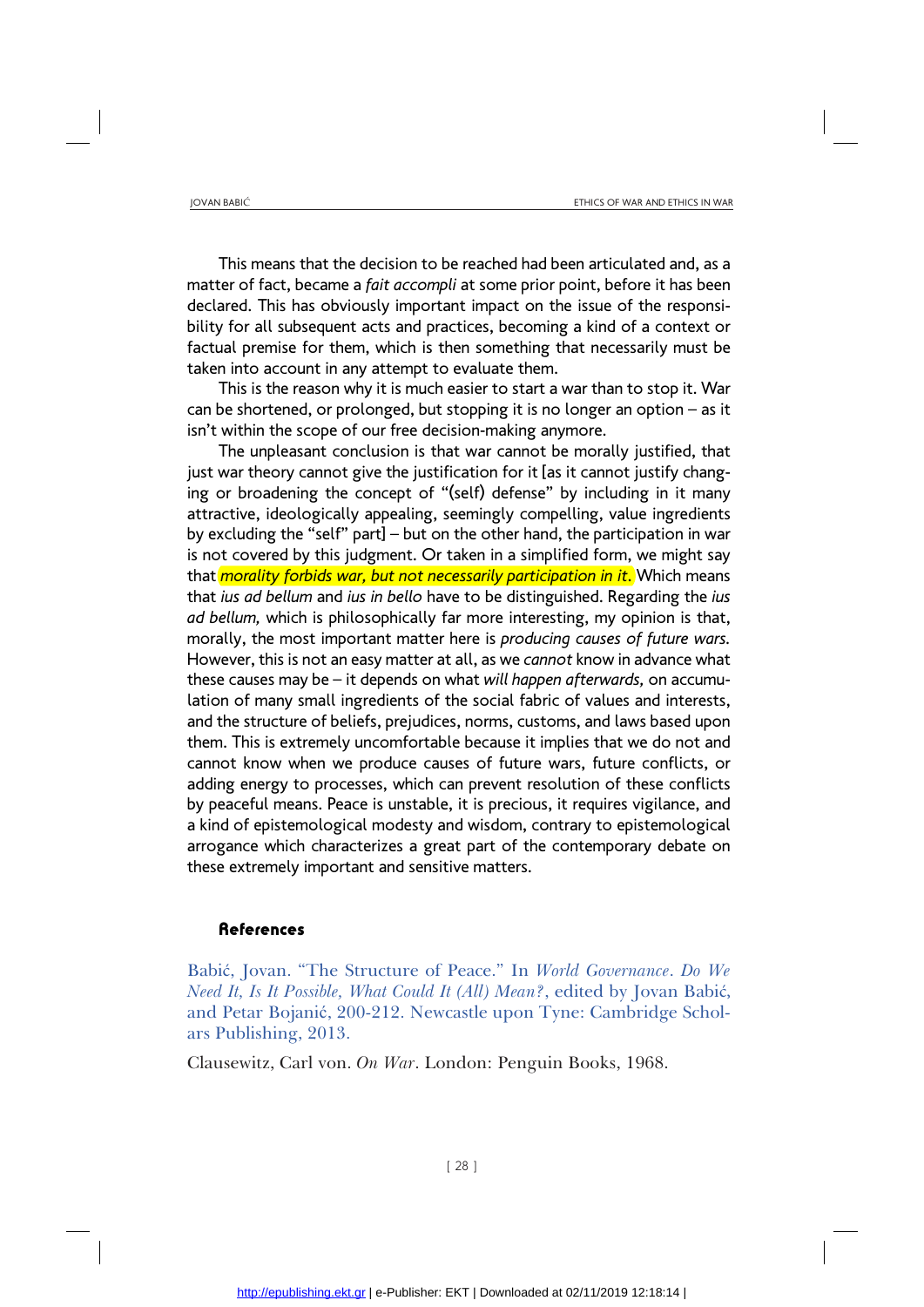Doyle, Michael. "Liberalism and World Politics." *The American Political Science Review* 80, no. 4 (1986): 1151-1169.

Fulgosius, Raphaël. "In primam Pandectarum partem Commentaria," ad Dig., 1, 1, 5. Translated by Peter Haggenmacher. In *The Ethics of War, Classic and Contemporary Readings*, edited by Gregory Reichberg, Hendrik Syse, and Endre Begby, 227-229. Oxford: Blackwell Publishing, 2006.

Haggenmacher, Peter. "Just War and Regular War in Sixteenth Century Spanish Doctrine." *International Review of the Red Cross* 32, no. 290 (1992): 434-445.

Hobbes, Thomas. *Leviathan*. Indianapolis: Hackett Publishing Company, 1994.

Kant, Immanuel. *TheMetaphysics of Morals*. Translated by Mary Gregor. Cambridge: Cambridge University Press, 1996.

McMahan, Jeff. "The Ethics of Killing in War." *Philosophia* 34, no. 1 (2006): 23-41.

McMahan, Jeff. "The Morality of War and the Law of War." In *Just and Unjust Warriors: The Moral and Legal Status of Soldiers*, edited by David Rodin, and Henry Shue, 19-43. Oxford: Oxford University Press, 2008.

Primoratz, Igor. "Michael Walzer's Just War Theory: Some Issues of Responsibility." *Ethical Theory and Moral Practice* 5, no. 2 (2002): 221- 243.

Reichberg, Gregory. "Just War and Regular War: Competing Paradigms." In *Just and Unjust Warriors: The Moral and Legal Status of Soldiers*, edited by David Rodin, and Henry Shue, 193-213. Oxford: Oxford University Press, 2008.

Thucydides. *History of the Peloponnesian War*. Translated by Rex Warner. London: Penguin Books, 1985.

Thucydides. *The Peloponnesian War*. Translated by Walter Blanco. New York: W. W. Norton & Company, 1998.

Walzer, Michael. *Just and Unjust Wars: A Moral Argument with Historical Illustrations*. New York: Basic Books, 1977.

Walzer, Michael. "Political Action: The Problem of Dirty Hands." *Philosophy & Public Affairs* 2, no. 2 (1973): 160-180.